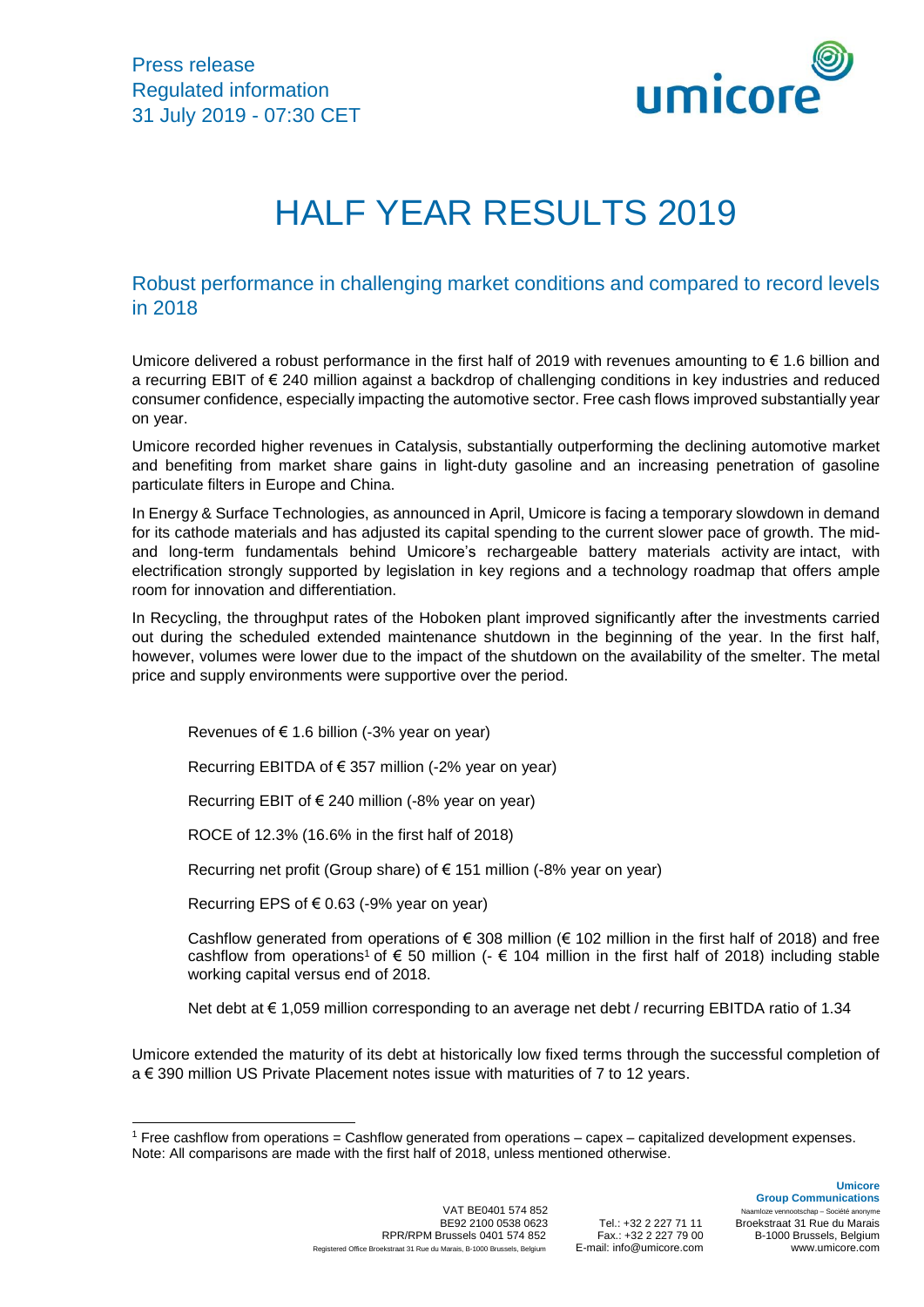

An interim dividend of € 0.375 per share will be paid out on 27 August. In line with the dividend policy, the amount corresponds to half the annual dividend declared for the financial year 2018.

### Committed to its long-term strategy in clean mobility materials and recycling

Umicore is committed to its long-term strategy in clean mobility materials and recycling and continues to invest in R&D and expand capacity to support the growth of its businesses. In Catalysis, the new production lines in Poland came online in the second quarter, while the new capacity in China is due to be commissioned by the end of 2019. In Rechargeable Battery Materials, construction of the new plant in Poland has started. The greenfield plant in China will start to come online after the summer with an adjusted timing for the addition of new lines.

Umicore also announced in May two important steps to expand its integrated and sustainable battery materials value chain: the agreement to acquire Freeport Cobalt's cobalt refining and cathode precursor activities in Kokkola, Finland and a long-term partnership with Glencore for the supply of cobalt.

### Outlook confirmed

As announced in April, Umicore expects its recurring EBIT for the full year to be in a range of  $\epsilon$  475 million to € 525 million, assuming no material further deterioration of the macroeconomic environment. In Catalysis, Umicore expects to continue outperforming the automotive market and grow the business group's recurring EBIT for the full year from last year's level. The Energy & Surface Technologies business group continues to face challenging market conditions in its key end-markets which, combined with the effect of low cobalt prices and unethical supply as well as costs related to new investments, means that the business group's recurring EBIT for the full year is expected to be well below the level of last year. In Recycling, Umicore expects to benefit from the throughput improvement in Hoboken which, combined with a favorable supply mix and higher prices for certain metals, means that the business group's recurring EBIT for the full year should grow from the level of 2018, despite the impact of the July fire incident in Hoboken.

Marc Grynberg, CEO of Umicore, commented: *"Both the performance of the first half and the outlook for the* full year are fully in line with all elements of the guidance that we provided in April. We are proving our agility *to deal with challenging market conditions while continuing to execute our strategy in clean mobility materials and recycling. Our operating performance and strong balance sheet enable us to forcefully pursue growth investments and R&D programs and to confirm our dividend policy."*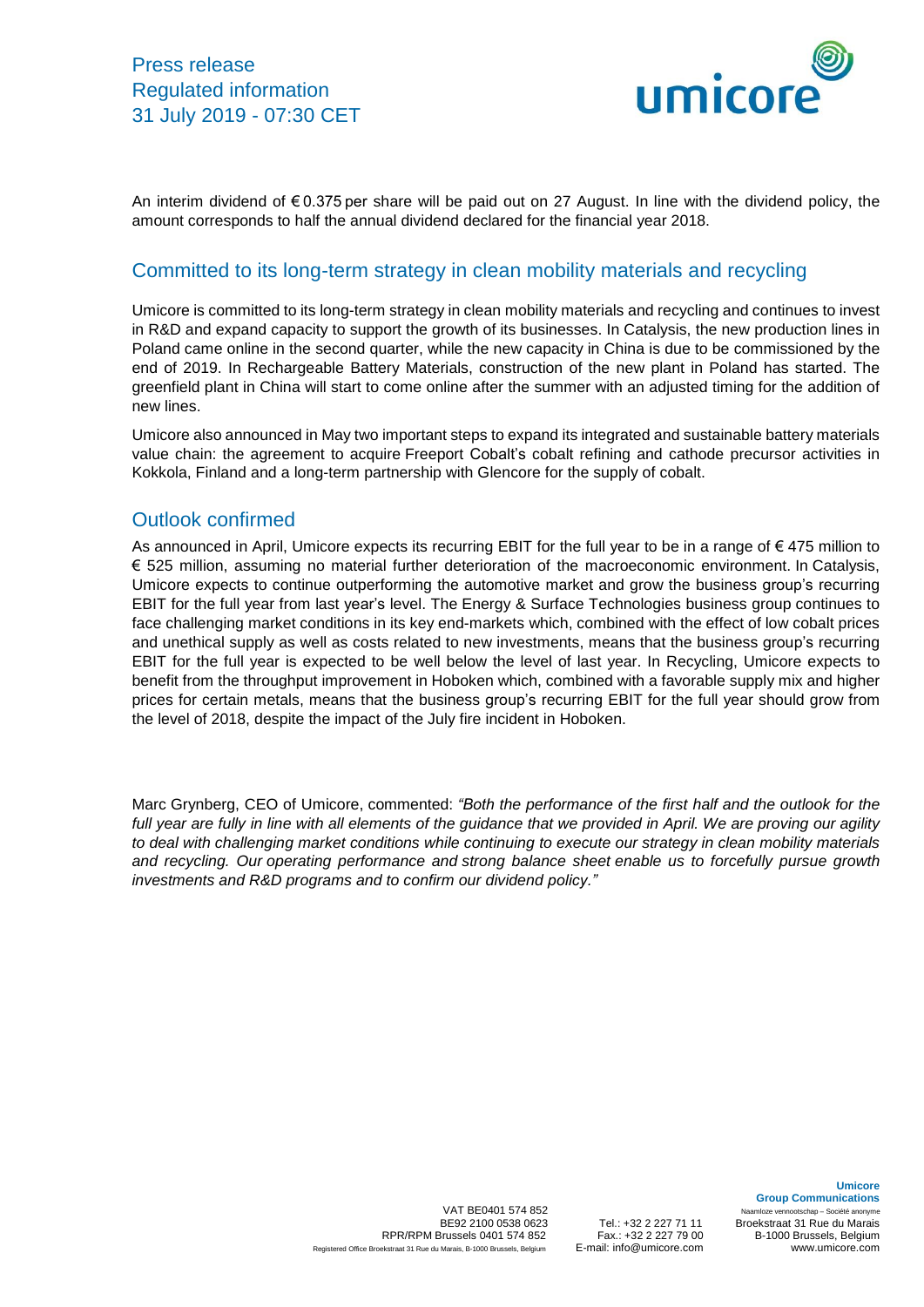

| <b>Key figures</b><br>(in million $\epsilon$ ) | H <sub>1</sub><br>2018 | H <sub>2</sub><br>2018 | <b>H1</b><br>2019 |
|------------------------------------------------|------------------------|------------------------|-------------------|
| Turnover                                       | 6,354                  | 7,362                  | 7,581             |
| Revenues (excluding metal)                     | 1,684                  | 1,587                  | 1,634             |
| <b>Recurring EBITDA</b>                        | 364                    | 356                    | 357               |
| <b>Recurring EBIT</b>                          | 261                    | 252                    | 240               |
| of which associates                            | 5                      | 0                      | 6                 |
| Non-recurring EBIT                             | (6)                    | (8)                    | (3)               |
| <b>Total EBIT</b>                              | 256                    | 244                    | 236               |
| Recurring EBIT margin                          | 15.2%                  | 15.9%                  | 14.3%             |
| Effective recurring tax rate                   | 25.4%                  | 23.4%                  | 23.8%             |
| Recurring net profit, Group share              | 163                    | 163                    | 151               |
| Net profit, Group share                        | 161                    | 156                    | 148               |
| R&D expenditure                                | 96                     | 100                    | 108               |
| Capital expenditure                            | 198                    | 280                    | 241               |
| Net cash flow before financing                 | (270)                  | (335)                  | (3)               |
| Total assets, end of period                    | 6,175                  | 6,053                  | 6,217             |
| Group shareholders' equity, end of period      | 2,573                  | 2,609                  | 2,589             |
| Consolidated net financial debt, end of period | 429                    | 861                    | 1,059             |
| Gearing ratio, end of period                   | 14.1%                  | 24.4%                  | 28.6%             |
| Average net debt / recurring EBITDA            | 87.1%                  | 90.5%                  | 134.5%            |
| Capital employed, end of period                | 3,285                  | 3,802                  | 3,975             |
| Capital employed, average                      | 3,144                  | 3,544                  | 3,888             |
| Return on capital employed (ROCE)              | 16.6%                  | 14.2%                  | 12.3%             |
| Workforce, end of period (fully consolidated)  | 9,875                  | 10,419                 | 10,725            |
| Workforce, end of period (associates)          | 3,370                  | 3,180                  | 3,203             |
| Accident frequency rate                        | 3.40                   | 3.32                   | 4.69              |
| Accident severity rate                         | 0.05                   | 0.11                   | 0.16              |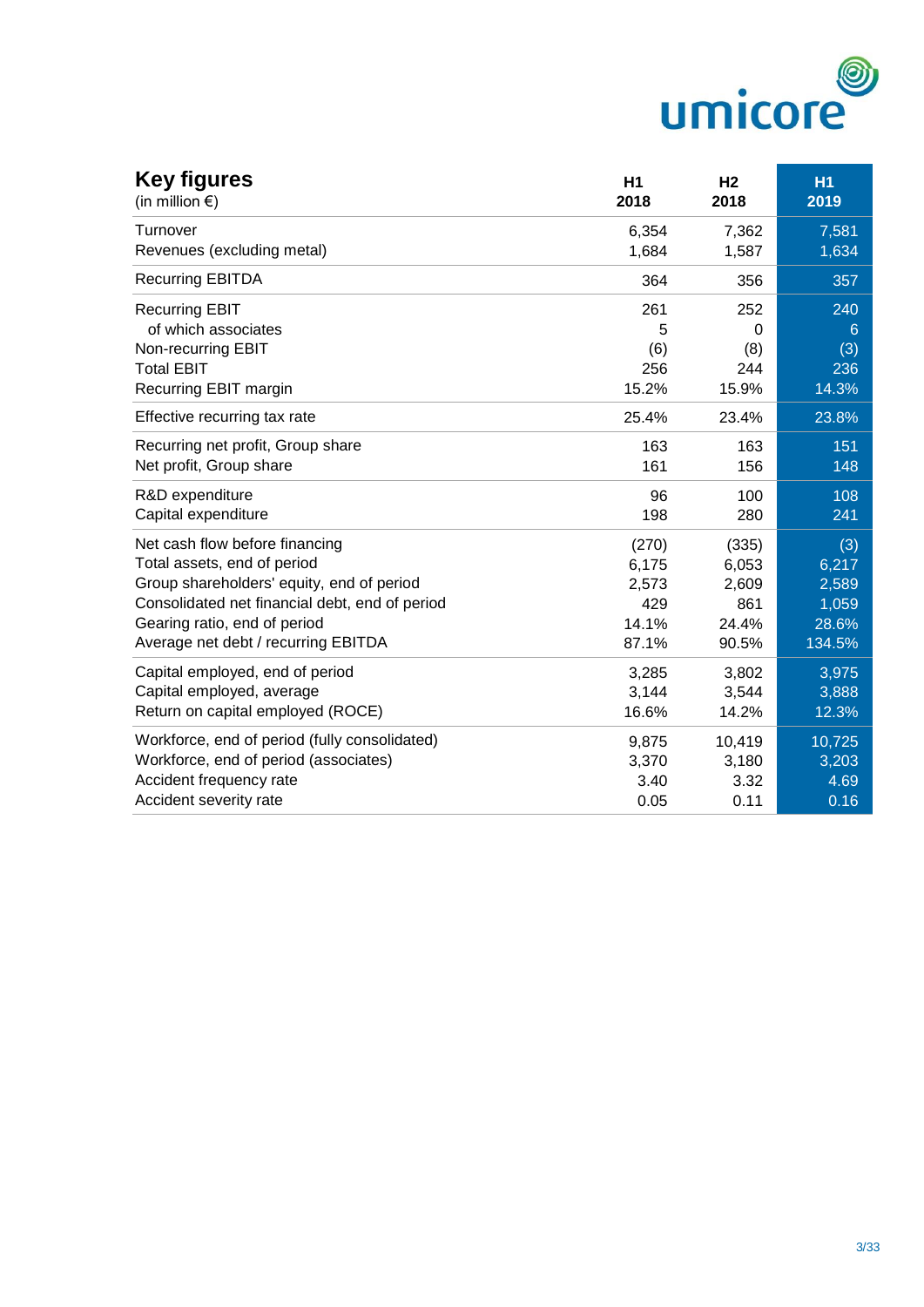

| Key figures per share<br>(in $f$ / share)    | H1<br>2018  | Н2<br>2018  | <b>H1</b><br>2019 |
|----------------------------------------------|-------------|-------------|-------------------|
| Total number of issued shares, end of period | 246,400,000 | 246,400,000 | 246,400,000       |
| of which shares outstanding                  | 241,129,197 | 241,043,417 | 240,530,295       |
| of which treasury shares                     | 5,270,803   | 5,356,583   | 5,869,705         |
| Average number of shares outstanding         |             |             |                   |
| basic                                        | 237,282,550 | 241,077,873 | 240,505,946       |
| diluted                                      | 239,856,621 | 243,561,929 | 242,022,202       |
| <b>Recurring EPS</b>                         | 0.69        | 0.68        | 0.63              |
| <b>Basic EPS</b>                             | 0.68        | 0.65        | 0.62              |
| <b>Diluted EPS</b>                           | 0.67        | 0.64        | 0.61              |
| <b>Dividend</b>                              | 0.350       | 0.400       | 0.375             |
| Net cash flow before financing, basic        | $-1.14$     | $-1.39$     | $-0.01$           |
| Total assets, end of period                  | 25.61       | 25.11       | 25.85             |
| Group shareholders' equity, end of period    | 10.67       | 10.83       | 10.76             |

# **Segment split**



CA = Catalysis, E&ST = Energy & Surface Technologies, RE = Recycling Corporate not included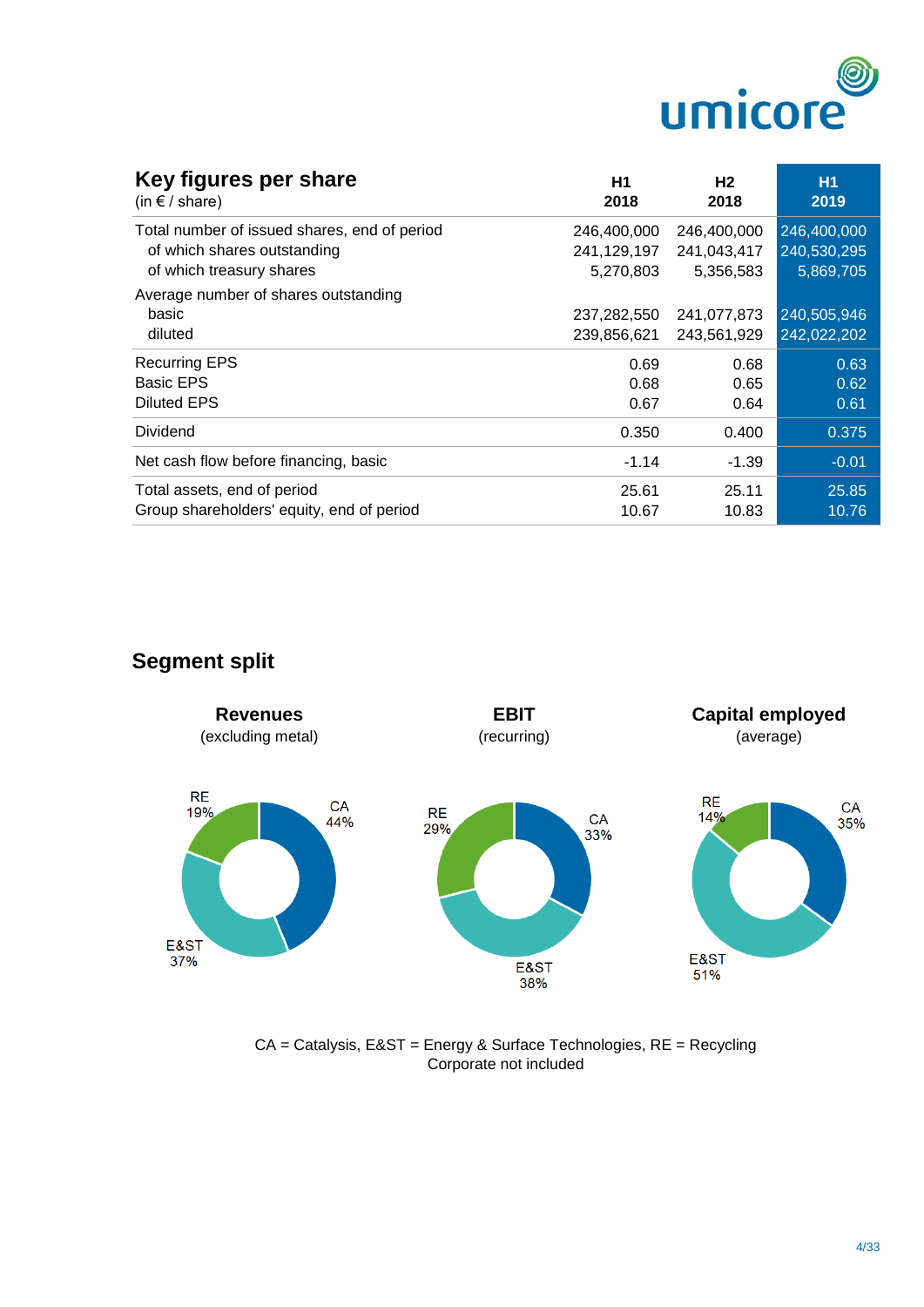

# **Catalysis**

| <b>Catalysis key figures</b>                  | H1    | H <sub>2</sub> | <b>H1</b> |
|-----------------------------------------------|-------|----------------|-----------|
| (in million $\epsilon$ )                      | 2018  | 2018           | 2019      |
| Total turnover                                | 1,791 | 1,520          | 1,998     |
| Total revenues (excluding metal)              | 709   | 652            | 717       |
| <b>Recurring EBITDA</b>                       | 120   | 117            | 124       |
| <b>Recurring EBIT</b>                         | 86    | 82             | 87        |
| <b>Total EBIT</b>                             | 82    | 81             | 87        |
| Recurring EBIT margin                         | 12.2% | 12.6%          | 12.1%     |
| R&D expenditure                               | 68    | 68             | 77        |
| Capital expenditure                           | 32    | 47             | 45        |
| Capital employed, end of period               | 1,193 | 1,265          | 1,315     |
| Capital employed, average                     | 1,171 | 1,229          | 1,290     |
| Return on capital employed (ROCE)             | 14.7% | 13.3%          | 13.4%     |
| Workforce, end of period (fully consolidated) | 3,026 | 3,070          | 3,149     |

# Overview and outlook

Catalysis recorded revenues of  $\epsilon$  717 million for the first 6 months of 2019, up 1% year on year despite a decline of 6.7% in global automotive production from the levels of the first half of 2018. This strong performance reflects market share gains in light duty gasoline applications, the growing penetration of gasoline particulate filters and significant growth in Precious Metals Chemistry. Recurring EBIT for the business group was € 87 million, similar to the level achieved in the first half of 2018 while recurring EBITDA was up 3% year on year.

Despite persisting headwinds in the automotive industry, Umicore expects to continue to outperform the underlying market, benefiting from market share gains in gasoline catalyst technologies, the increasing penetration in Europe of platforms requiring gasoline particulate filters and the launch of such gasoline platforms in China. The ramp-up of the new capacities in Poland and China will support the growing volumes of gasoline catalysts and filters. In addition, the business group should benefit from higher sales of compounds used in pharmaceutical, chemical deposition and fuel cell applications. As a result, and as announced in April, Umicore expects to grow the business group's recurring EBIT for the full year from last year's levels.

# H1 2019 Business Review

Revenues for **Automotive Catalysts,** which currently account for more than 90% of the business group revenues, were broadly in line with the level of the first 6 months of 2018 despite the global downturn in the automotive industry. In the light-duty vehicles segment, Umicore outperformed the market both in terms of volumes and revenues benefiting from strong demand for its gasoline catalyst technologies. In the heavy-duty diesel segment Umicore recorded higher revenues.

Global light-duty vehicle production contracted by 6.7% year on year reflecting a steep decline in the world's largest car markets with China, Europe and North America down 12.1%, 6.4% and 3.6% respectively. The uncertain outlook on global economy and spiking trade and geopolitical tensions severely impacted consumer confidence. Against this challenging backdrop, Umicore's volumes and revenues grew in most regions on the back of strong demand for its gasoline catalysts technologies, which represented 86% of its light-duty catalyst volumes sold globally, as well as good customer and platform mix especially in China.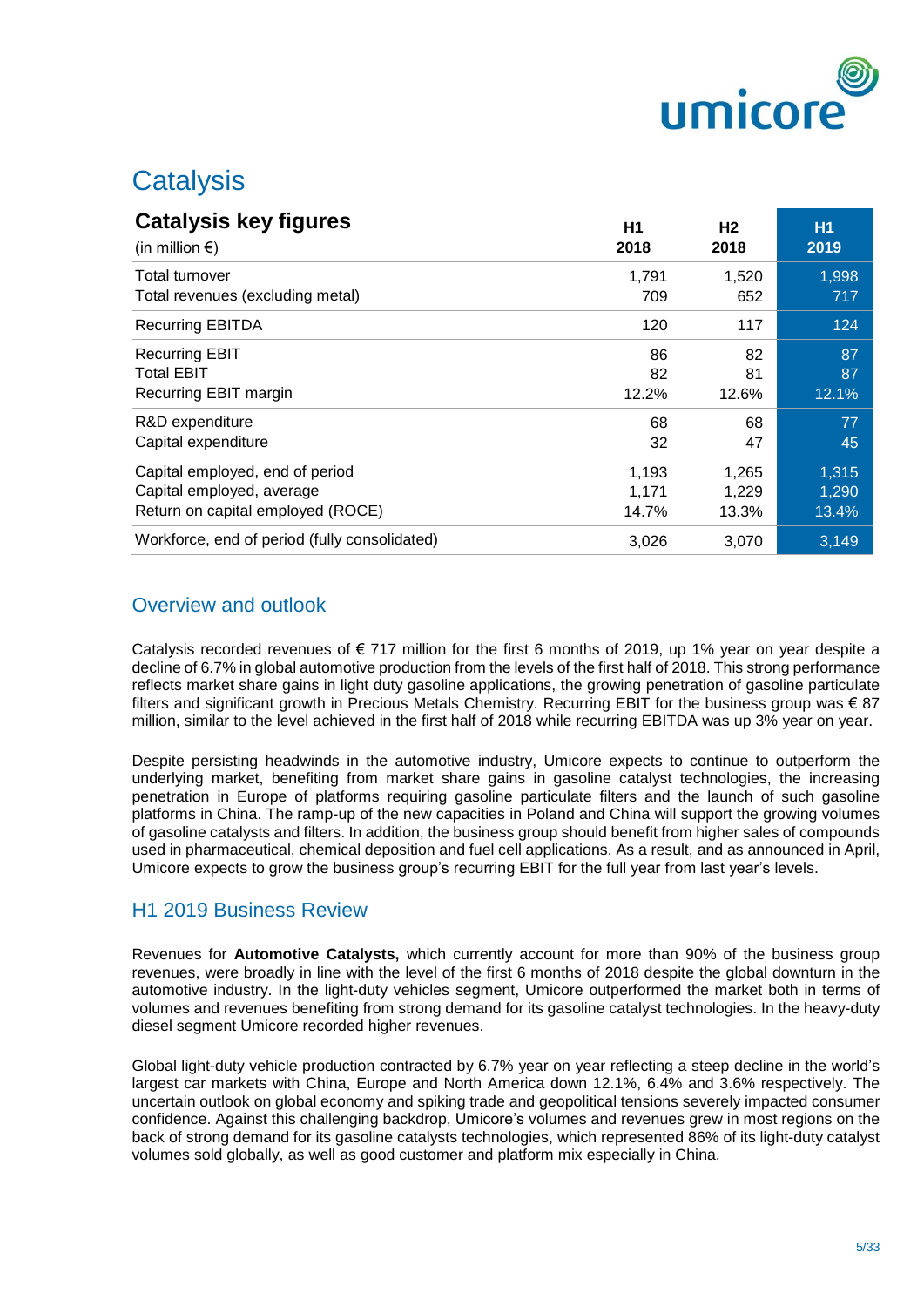

The Asian car market represents an increasing share of Umicore's global light-duty catalyst volumes reaching 37% in the first half of 2019, with the Chinese market representing the majority of that share.

Once again, Umicore significantly outperformed the Chinese car market, the world's single largest market, with volumes and revenues well above the levels of last year, reflecting market share gains. This strong performance was in sharp contrast with the Chinese car market, which after years of growth started to decline in the second half of 2018 and contracted by 12.1% in the first 6 months of 2019, as a slowing domestic economy and increasing trade tensions reduced consumer confidence. Production of new cars was also hampered by a de-stocking effect, as dealers offered high price discounts to reduce large inventories of China 5 vehicles prior to early implementation of China 6 emission norms in certain cities, with nationwide implementation as of July 2020.

In Korea, Umicore's revenues and volumes were down in a flat market due primarily to the timing of platform changes. Umicore's revenues and volumes slightly outgrew the South East Asian market, while Umicore's revenues with Japanese OEMs globally were flat year on year.

The European car market, which represented 31% of Umicore's light-duty catalyst volumes, declined by 6.4% year on year. The downward trend, which started to be observed in the third quarter of 2018, was amplified over the first six months of 2019. Diesel was most affected with a year-on-year decline of 13%, resulting in a share of 36% of car production in the region. Sales of Umicore's gasoline catalyst technologies, which represented 73% of Umicore's light-duty catalyst volumes sold in the region, were strong, including a growing contribution from gasoline particulate filters. This mitigated the impact on revenues of lower light-duty diesel catalyst sales.

In North America, Umicore grew its volumes and revenues in a declining car market, benefiting from a favorable platform and customer mix. In South America, Umicore's volumes and revenues were down, in line with a softer market. Both regions accounted together for 32% of Umicore's global light-duty vehicle catalyst volumes.

In order to cater for the growing demand for its gasoline catalysts and filters in Europe and China, Umicore is expanding its production capacity in both regions. In Europe, commissioning of the new lines in the plant in Poland started in the second quarter, while the new production lines in China are due to come on stream at the end of 2019. The additional production capacity in India to support the new Bharat Stage 6 awards is due to move into series production in the second half of 2019.

Revenues for **Precious Metals Chemistry** increased significantly compared to the previous year, primarily reflecting strong demand from the pharmaceutical and chemical industries for Umicore's homogeneous catalysts. Umicore acquired in July the metathesis chemistry and cross-coupling catalysis IP from Evonik, thereby expanding its portfolio of advanced homogeneous catalysts. Revenues from fuel cell catalysts used in the transportation segment were also higher, benefitting from the growing uptake of fuel cell drivetrain technology, in particular in Korea. Against the backdrop of accelerating demand, Umicore is expanding its fuel cell catalyst production capacity in Korea. The new plant is due to be commissioned at the end of 2019. Higher sales of active pharmaceutical ingredients also contributed to the overall year-on-year growth of the business unit's revenues.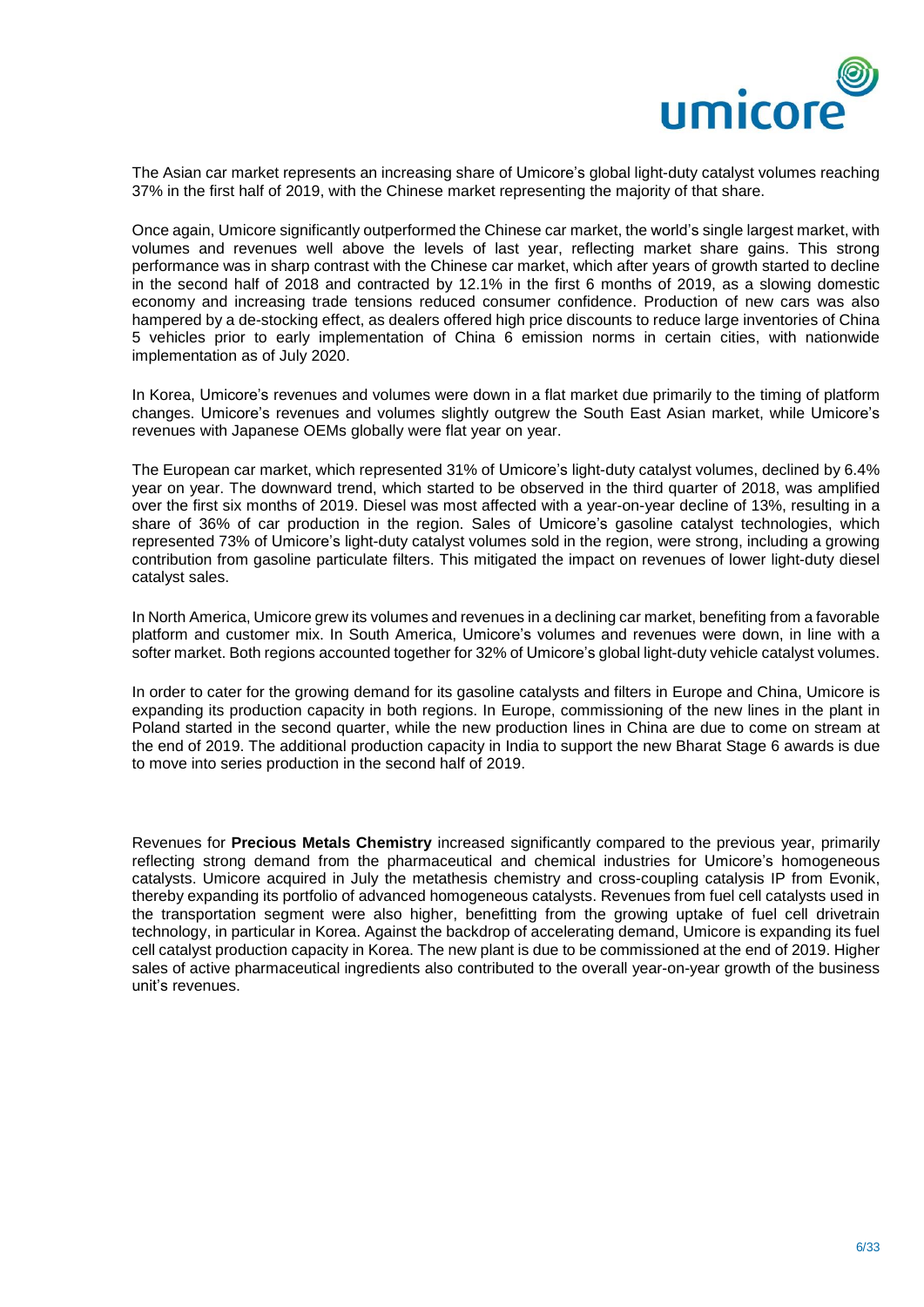

# Energy & Surface Technologies

# **Energy & Surface Technologies key**

| figures                                       | H <sub>1</sub> | H <sub>2</sub> | <b>H1</b> |
|-----------------------------------------------|----------------|----------------|-----------|
| (in million $\epsilon$ )                      | 2018           | 2018           | 2019      |
| Total turnover                                | 1,666          | 1,984          | 1,414     |
| Total revenues (excluding metal)              | 650            | 639            | 607       |
| <b>Recurring EBITDA</b>                       | 151            | 172            | 143       |
| <b>Recurring EBIT</b>                         | 121            | 136            | 102       |
| of which associates                           | 2              | (1)            | 2         |
| <b>Total EBIT</b>                             | 121            | 130            | 97        |
| Recurring EBIT margin                         | 18.2%          | 21.5%          | 16.5%     |
| R&D expenditure                               | 17             | 22             | 21        |
| Capital expenditure                           | 138            | 178            | 147       |
| Capital employed, end of period               | 1,451          | 1,769          | 1,982     |
| Capital employed, average                     | 1,329          | 1,610          | 1,876     |
| Return on capital employed (ROCE)             | 18.2%          | 16.9%          | 10.8%     |
| Workforce, end of period (fully consolidated) | 2,988          | 3,447          | 3,551     |
| Workforce, end of period (associates)         | 885            | 782            | 766       |

# Overview and outlook

Revenues in Energy & Surface Technologies amounted to € 607 million, down 7% year on year, reflecting the impact of lower metal prices and lower volumes of NMC cathode materials used in batteries for energy storage systems as well as lower shipments of High Energy LCO cathode materials for high-end portable electronics.

Revenues and margins were significantly impacted by the lower cobalt price which reduced Umicore's cobalt refining, recycling and distribution margins compared to the historically high levels reached in the first half of 2018. In addition, the inflow of cheap cobalt which is sourced unethically from artisanal operations has put Umicore's high cobalt-containing products at a competitive disadvantage.

Depreciation charges resulting from last year's investments combined with the above factors, meant that recurring EBIT in the first half of the year decreased by € 19 million (-16%) to reach € 102 million. Recurring EBITDA amounted to € 143 million, compared to € 151 million in the first six month of 2018.

Umicore has decided to integrate its cobalt and nickel refining activities which directly feed the cathode materials production plants into its Rechargeable Battery Materials business unit. While this internal reorganization has no impact on segment reporting, it means that most comments about cobalt and nickel refining activities will henceforth fall under the Rechargeable Battery Materials unit, thereby giving a comprehensive view of the battery materials value chain, from raw materials to end products. The Cobalt & Specialty Materials business unit will continue to include the production and distribution of cobalt- and nickelbased chemicals for a wide range of non-battery applications as well as the battery recycling operations. The battery materials value chain, including the end-of-life recycling, accounts for approximately 70% of the business group's revenues.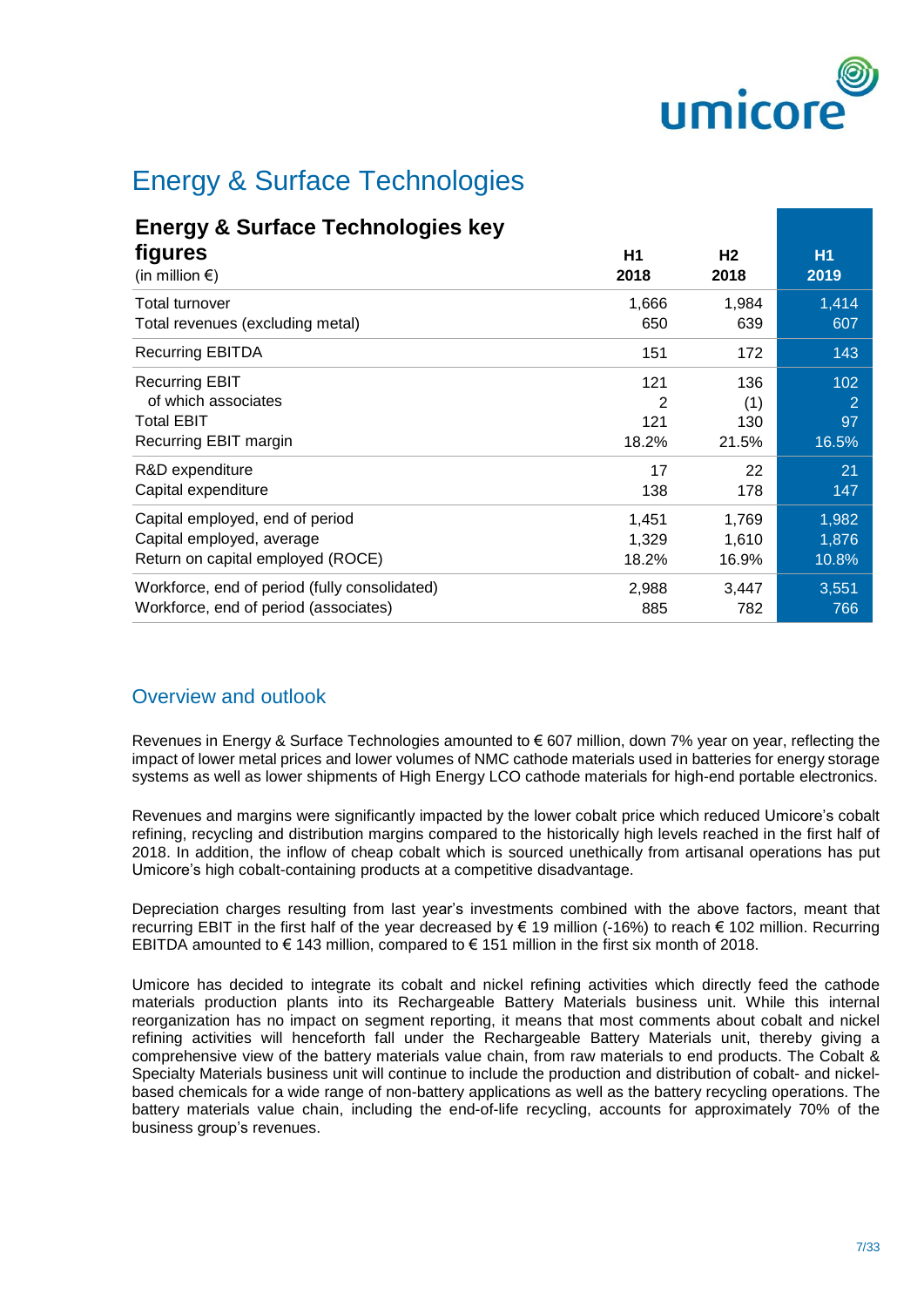

As announced in April, the temporary slowdown in demand for cathode materials means that the previously stated projections of 100,000 metric tons of cathode materials sales in 2019 and the 175,000 metric tons capacity by the end of 2021 are now more likely to be achieved with a delay of 12 to 18 months. In particular EV growth in China has slowed down and actual demand for EVs has decreased from the levels seen in the second half of 2018 with the full impact of the subsidy cuts likely to be seen in the second half of 2019. Nevertheless, Umicore expects its overall sales volumes of cathode materials in the second half to grow both sequentially and compared to the same period last year. Recurring EBIT for the business group will also reflect the impact on margins of the depressed cobalt price as well as higher fixed costs such as depreciation charges from last year's investments and the upfront costs for the greenfield sites in China and Europe. As announced in April, the combination of these factors, mean that the recurring EBIT for the business group is expected to be well below the level of last year.

## H1 2019 Business Review

Revenues and volumes in **Rechargeable Battery Materials** were slightly down year on year. This was due to the absence of sales of NMC cathode materials for energy storage applications in Korea and faltering demand for high energy density LCO used in high end portable applications. Demand for automotive applications was flat year on year.

The overall growth pace of demand for cathode materials used in Li-ion rechargeable batteries started to slow down in the first half of 2019. This slowdown was observed across market segments and, as explained at the end of April, impacted demand for Umicore's cathode materials.

In the transportation segment, the slowdown was most pronounced in China, which is the largest EV market globally, as the pace of growth in the region declined from 105% in the first 6 months of 2018 to 63% in the first half of this year. On a sequential basis, the absolute demand levels came down 18% from those seen in the second half of 2018. The Chinese government announced at the end of March a change in the Chinese NEV (new energy vehicles) subsidy mechanism, with deeper than anticipated subsidy cuts on national level and the removal of all regional subsidies, making EVs substantially more expensive in the context of an overall weak automotive demand in China. As the subsidy cuts took its full effect at the end of June, there may have been some pre-buying in June and the full impact of the subsidy cuts on demand is likely to be seen in the second half of 2019. Demand for Umicore's products in China was further impacted by the postponed start of production of a large EV platform and reduced demand for NMC used in batteries for e-buses.

Despite short-term fluctuations in demand for cathode materials used in automotive applications, the mid- and long-term fundamentals which support the electrification trend are structurally strong. In China, the regulatory push to electrification is continuing, as evidenced by the government's recently proposed NEV credit targets for 2021, 2022 and 2023 (14%, 16% and 18% respectively, up from 10% in 2019 and 12% in 2020). The government is also using other levers to stimulate electrification, such as the exemption of the 10% sales tax and the removal of registration plate limits for NEVs. In Europe, CO2 legislation and low emission credits are likewise anticipated to lead to a growing proportion of electric vehicles in the sales mix.

Umicore is firmly committed to enabling the transition to electrified mobility and is making good progress in its production capacity expansions in China and Poland. The construction of the greenfield site in China is nearing completion with commissioning of the first production lines starting after summer. To align with the currently slower pace of growth, and as mentioned earlier, Umicore is adjusting the pace of the addition of new capacity in China. In Poland, the construction of the production plant has recently started and commissioning is planned for mid-2020. Umicore also announced in May two important steps to expand its integrated and sustainable battery materials value chain: the agreement<sup>2</sup> to acquire Freeport Cobalt's cobalt refining and cathode precursor activities in Kokkola, Finland and a long-term partnership with Glencore for the supply of cobalt.

-

<sup>2</sup> Subject to customary closing conditions and regulatory approvals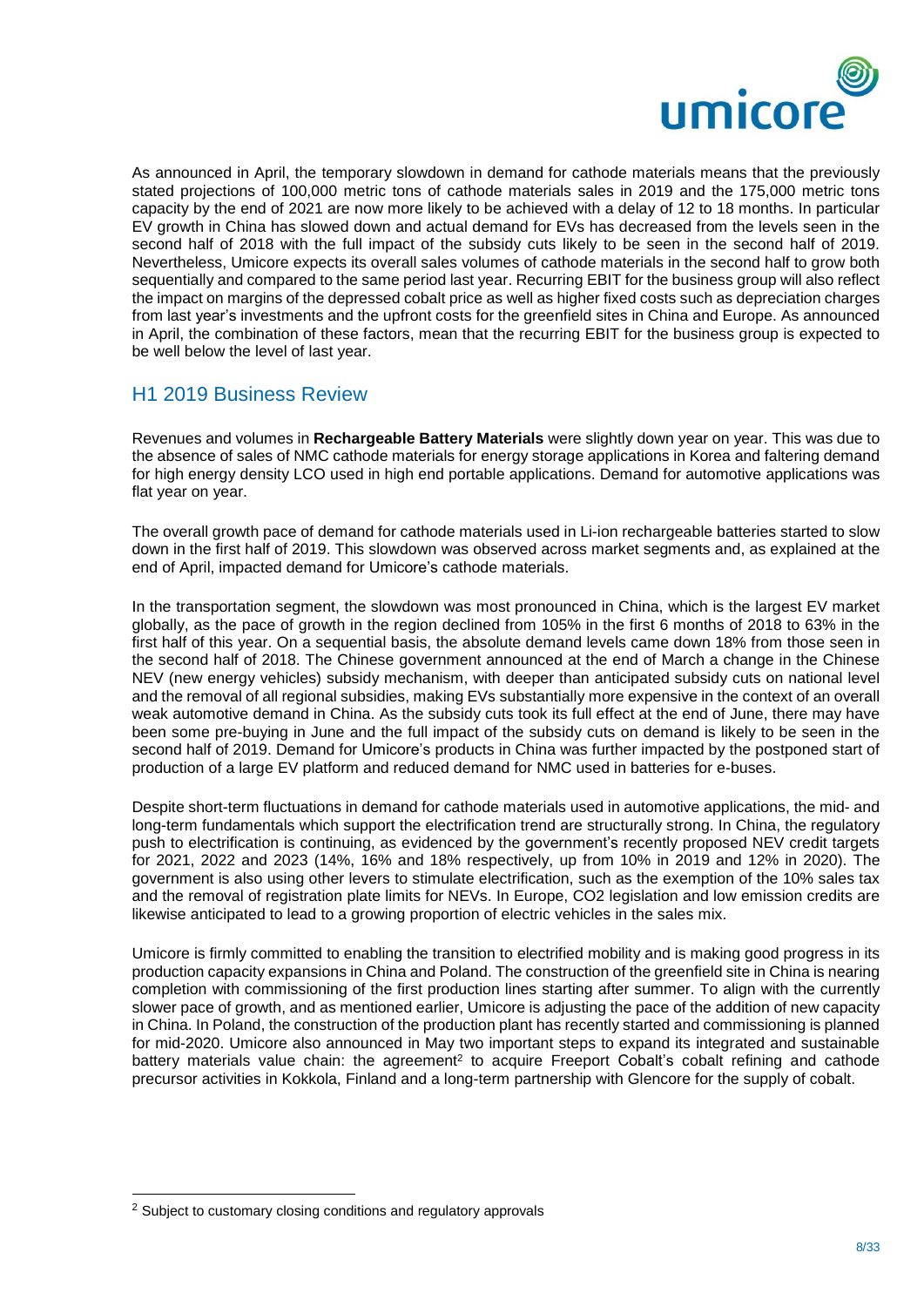

In Korea, the largest market for energy storage systems, demand for NMC cathode materials used in this application came to a complete standstill when the production of new systems was halted early this year after a series of safety incidents. An investigation led by the Korean government unveiled different factors accountable for the fires, which were all unrelated to the battery cells or materials. Following the conclusion of the safety investigation in June, it is expected that demand for Umicore's products for this application will pick up again. Nonetheless, Umicore will not be able to make up for the missing volumes of the first half of the year.

Global demand for high-end portable electronics, such as smartphones and tablets, was subdued in the first 6 months of the year and the sales of Umicore's High Energy LCO cathode materials used in batteries for these applications were lower. The reduction in demand was exacerbated by high levels of inventory in the supply chain and the competitive price disadvantage compared to products containing cheaper cobalt units sourced unethically from artisanal operations.

Revenues and margins in the recycling and refining operations were severely impacted by the collapsing cobalt price, which halved since the end of 2018.

Revenues for the downstream product and distribution activities in **Cobalt & Specialty Materials** were also hit by the depressed cobalt price and were lower year on year as customers were destocking their excess inventories, which they had built up by fear of shortage when prices were rising in the first part of last year. Volumes were further impacted by the inflow of cobalt units from artisanal mining, which were significantly cheaper than the ethically sourced cobalt units contained in Umicore's products. While the current low cobalt price is deterring a certain number of diggers to pursue their activities, the stock of artisanal cobalt remains excessive and exerts pressure on market prices.

Umicore has a strict policy of not buying any cobalt sourced from artisanal operations, as the working conditions in such operations often involve child labor and offer very poor standards in terms of occupational health and safety.

Revenues for **Electroplating** were slightly down compared to the previous year. Demand for precious and base metal compounds decreased as a result of more difficult trading conditions in the jewelry, automotive and electrochemical end markets. This was only partially offset by higher demand for Umicore's precious metalbased electrolytes used in portable electronics.

Revenues for **Electro-Optic Materials** were stable compared to the previous year, with higher revenues from the refining and recycling activity offset by a smaller contribution from the microelectronics activity. Revenues for germanium tetrachloride and substrates remained stable.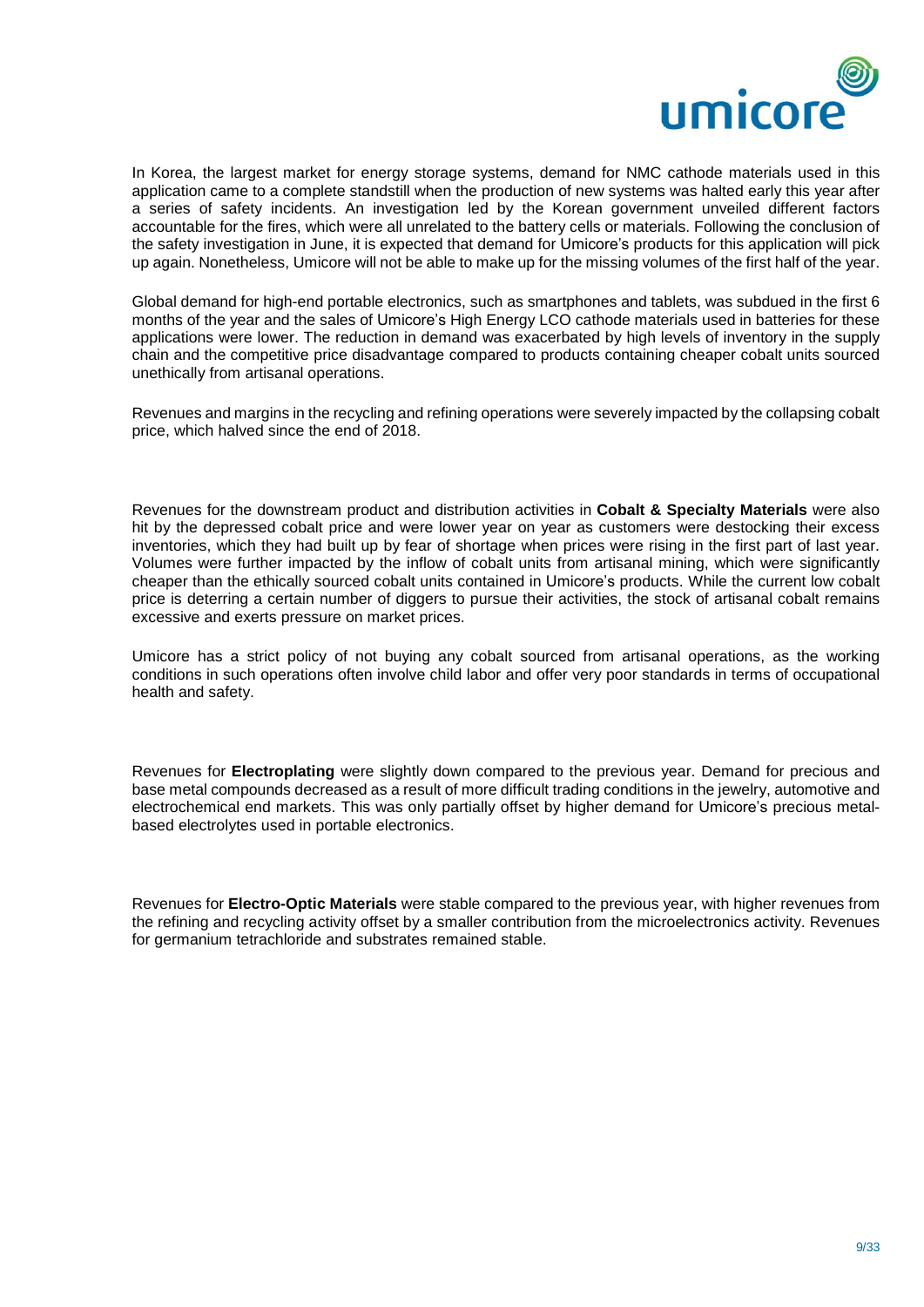

# **Recycling**

| <b>Recycling key figures</b>                  | H1    | H <sub>2</sub> | <b>H1</b>      |
|-----------------------------------------------|-------|----------------|----------------|
| (in million $\epsilon$ )                      | 2018  | 2018           | 2019           |
| Total turnover                                | 3,325 | 4,300          | 4,705          |
| Total revenues (excluding metal)              | 327   | 300            | 313            |
| <b>Recurring EBITDA</b>                       | 112   | 83             | 107            |
| <b>Recurring EBIT</b>                         | 79    | 56             | 76             |
| <b>Total EBIT</b>                             | 71    | 55             | 78             |
| Recurring EBIT margin                         | 24.2% | 18.6%          | 24.4%          |
| R&D expenditure                               | 8     | 45             | $\overline{4}$ |
| Capital expenditure                           | 24    |                | 39             |
| Capital employed, end of period               | 456   | 546            | 482            |
| Capital employed, average                     | 465   | 501            | 514            |
| Return on capital employed (ROCE)             | 34.0% | 22.2%          | 29.7%          |
| Workforce, end of period (fully consolidated) | 2,842 | 2,832          | 2,931          |

Note: The European activities of Technical Materials were divested on 31 January 2018

## Overview and outlook

Recycling recorded revenues of € 313 million and recurring EBIT of 76 million for the first 6 months of 2019, both down 2% year on year excluding the impact of the sale of the European activities of Technical Materials in the beginning of 2018. This was due to the lower processed volumes in the Hoboken plant, which underwent an extended scheduled shutdown in the first quarter of 2019, partly offset by a better supply mix and higher metal prices. During the shutdown, Umicore carried out regular maintenance work as well as optimization investments to further enhance the performance of the plant. Recurring EBITDA amounted to € 107 million.

The increased throughput rate following the investments carried out in the Hoboken plant in the first quarter should lead to annualized processed volumes that are well above the record volumes processed in 2018. Notwithstanding the year-on-year impact of the extended shutdown and the fire incident in July on the overall availability of the smelter, the business group's recurring EBIT should grow year on year, benefiting from higher throughput rates, an improved supply environment and higher metal prices.

### H1 2019 Business Review

Revenues for **Precious Metals Refining**, which currently represent about 70% of the revenues of the business group, were lower year on year as a result of a smaller tonnage of processed volumes due to the scheduled extended shutdown of the Hoboken smelter in the first quarter. The impact of lower volumes on revenues and earnings was partially offset by a better supply mix as well as higher prices for certain PGMs and specialty metals.

The availability of complex materials increased over the period and market conditions improved in certain segments. In end-of-life materials in particular, the stricter enforcement by the Chinese government of the import ban of electronic scrap resulted in a higher availability of such materials. Umicore also processed more spent automotive catalysts, leveraging its unique technological capabilities to process all types of spent catalysts. Over the period, end-of-life materials represented more than one third of the revenues generated by the business unit.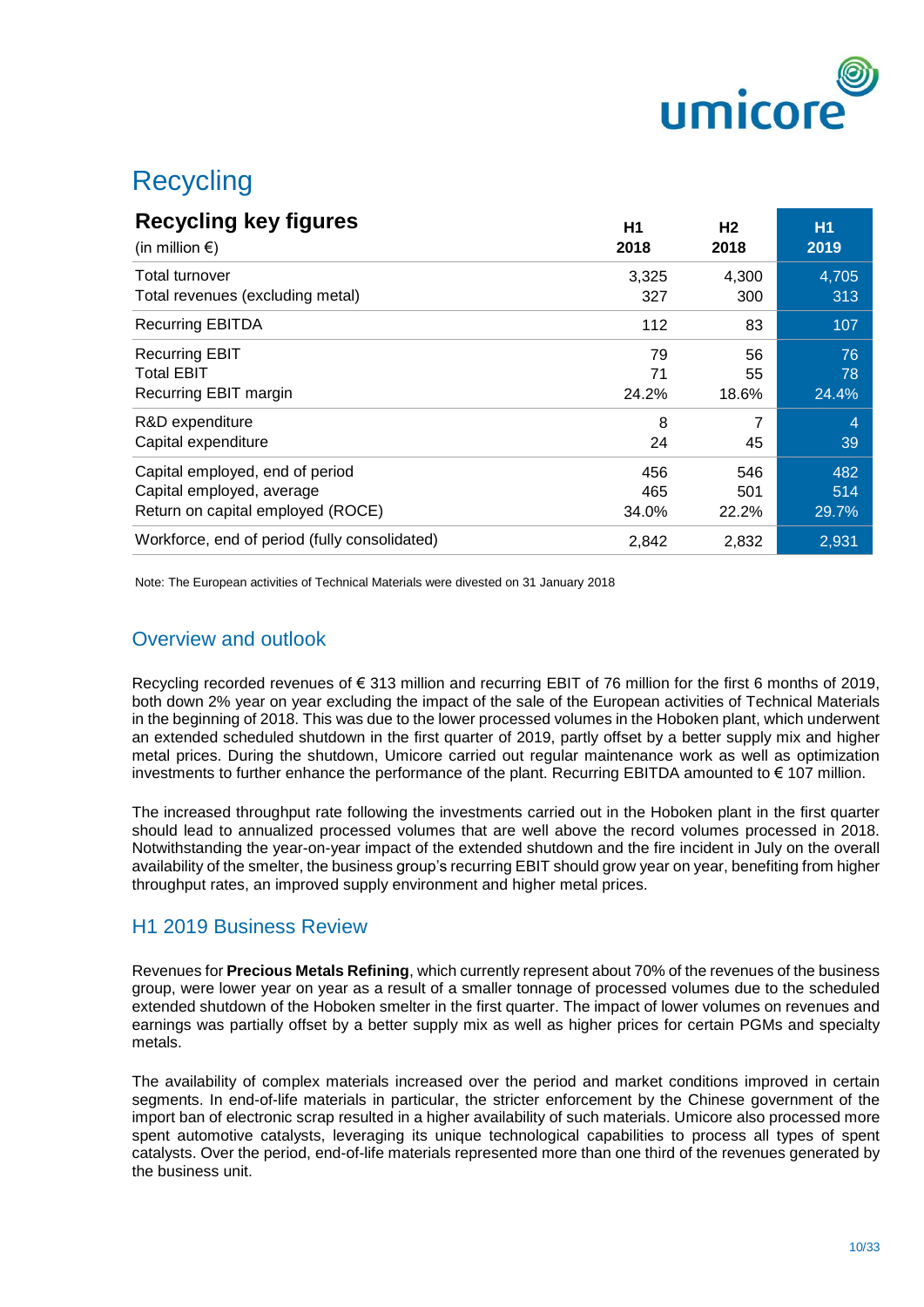

The planned extended shutdown, which took place in the first quarter for a duration of 7 weeks, twice as long as a regular maintenance shutdown, was successfully completed and operations restarted smoothly thereafter. In addition to the regular maintenance work, Umicore carried out modifications to key equipment which further enhanced the throughput rate of the plant.

On 3 July 2019, a fire occurred at the Hoboken plant. The origin of the fire was unrelated to the expansion program and started in the conveyor belt which feeds the smelter. The belt and its casing were destroyed and had to be replaced. While the smelter furnace and other critical production installations were intact, the smelter was shut down during the repair works and resumed normal operations at the end of July.

Excluding the impact of the divestment of the European activities of Technical Materials at the beginning of 2018, revenues for **Jewelry & Industrial Metals** were slightly higher year on year. Demand in the product businesses, in particular for performance catalysts and glass applications, remained strong. This was partly offset by lower order levels for jewelry products and reduced industrial demand for precious metals in the context of a more challenging macro-economic environment. The facility in China for equipment used in the production of high purity glass was commissioned in the first quarter of 2019 and is now fully operational.

The earnings contribution from **Precious Metals Management** increased year on year reflecting favorable trading conditions for certain precious metals. Physical deliveries for silver, palladium and rhodium remained strong.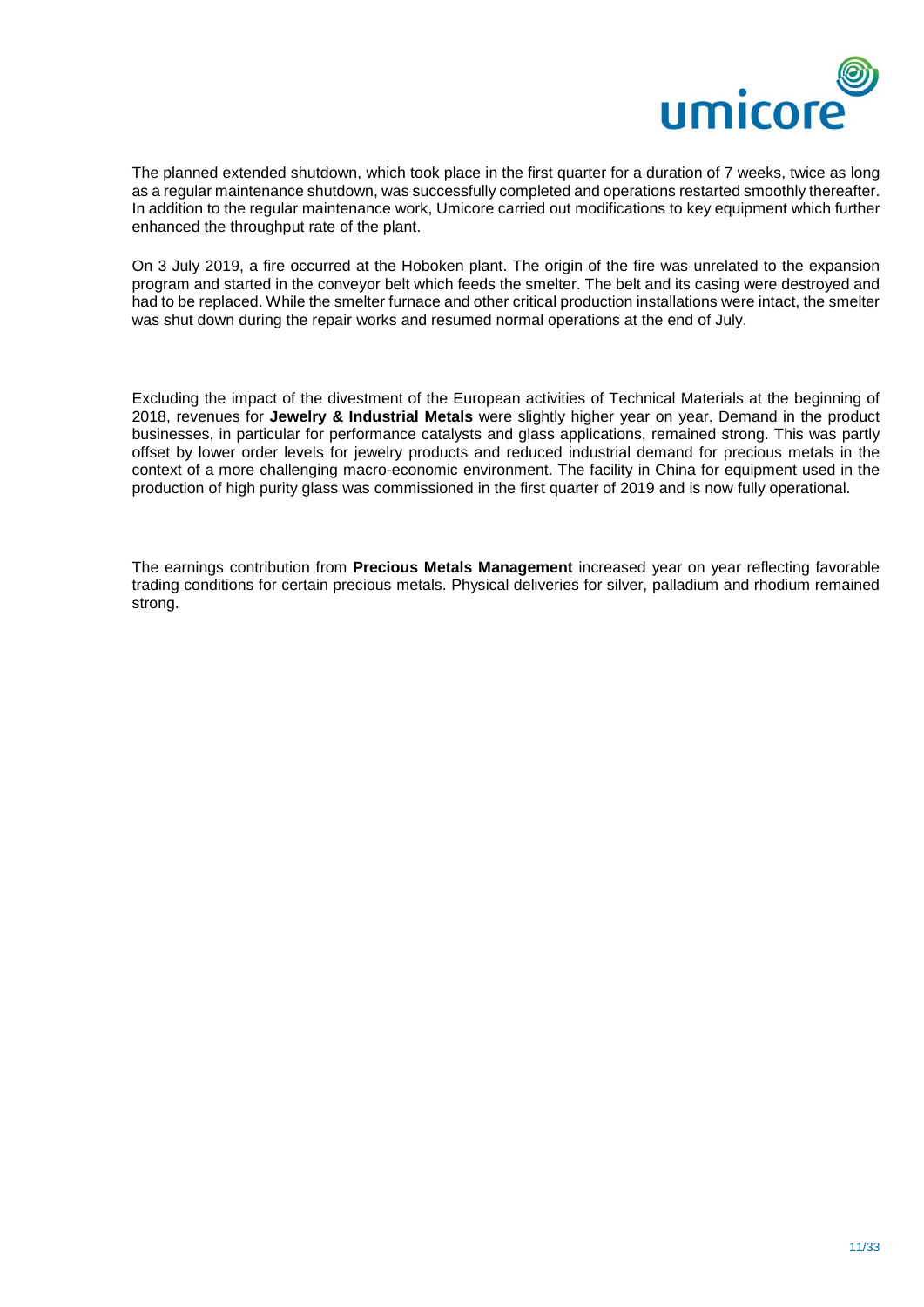

# **Corporate**

| <b>Corporate key figures</b>                                      | H <sub>1</sub>    | H <sub>2</sub> | <b>H1</b>         |
|-------------------------------------------------------------------|-------------------|----------------|-------------------|
| (in million $\epsilon$ )                                          | 2018              | 2018           | 2019              |
| <b>Recurring EBITDA</b>                                           | (19)              | (16)           | (18)              |
| <b>Recurring EBIT</b><br>of which associates<br><b>Total EBIT</b> | (25)<br>3<br>(18) | (21)<br>(22)   | (25)<br>5<br>(25) |
| R&D expenditure                                                   | 3                 | 4              | 5                 |
| Capital expenditure                                               | 5                 | 10             | 10                |
| Capital employed, end of period                                   | 185               | 222            | 196               |
| Capital employed, average                                         | 179               | 204            | 209               |
| Workforce, end of period (fully consolidated)                     | 1.019             | 1.070          | 1,094             |
| Workforce, end of period (associates)                             | 2,485             | 2,398          | 2,437             |

# H1 2019 Corporate Review

Corporate costs remained stable year on year at € 25 million.

The contribution from **Element Six Abrasives** to Umicore's recurring EBIT was higher year on year, as cost reduction and efficiency measures could offset the impact of lower revenues on Element Six' earnings. While revenues in oil and gas drilling products increased versus a softer first half of 2018, this increase, however, was offset by a weaker demand for precision tooling products for automotive and aerospace applications. Revenues for materials used in mining, road and wear parts were stable.

# Research & development

For the first 6 months of 2019, R&D expenditure in fully consolidated companies amounted to € 108 million, up from € 96 million in the same period in 2018. Catalysis and Energy & Surface Technologies accounted for the majority of R&D spending, with most projects focused on developing new product technologies. The R&D spend represented 7% of revenues and capitalized development expenses accounted for € 17 million of the total.

# People

The safety of our employees remains a top priority of management and while 90% of our sites globally were accident free in the first 6 months of the year, our safety performance was again unsatisfactory. Umicore recorded 45 lost time accidents compared to 30 for the same period in 2018, resulting in a frequency rate of 4.69 (3.40 in the first six months of 2018). The severity rate also increased from 0.05 to 0.16. Umicore will continue to work on improving its overall safety performance and is implementing awareness campaigns and specific programmes aimed at changing mindset and creating a more prominent safety culture.

The number of employees in the fully consolidated companies increased from 10,419 at the end of 2018 to 10,725 at the end of June 2019 with most new hires located in Belgium (mainly in Hoboken's recycling plant following the gradual expansion of capacity), Korea and Poland.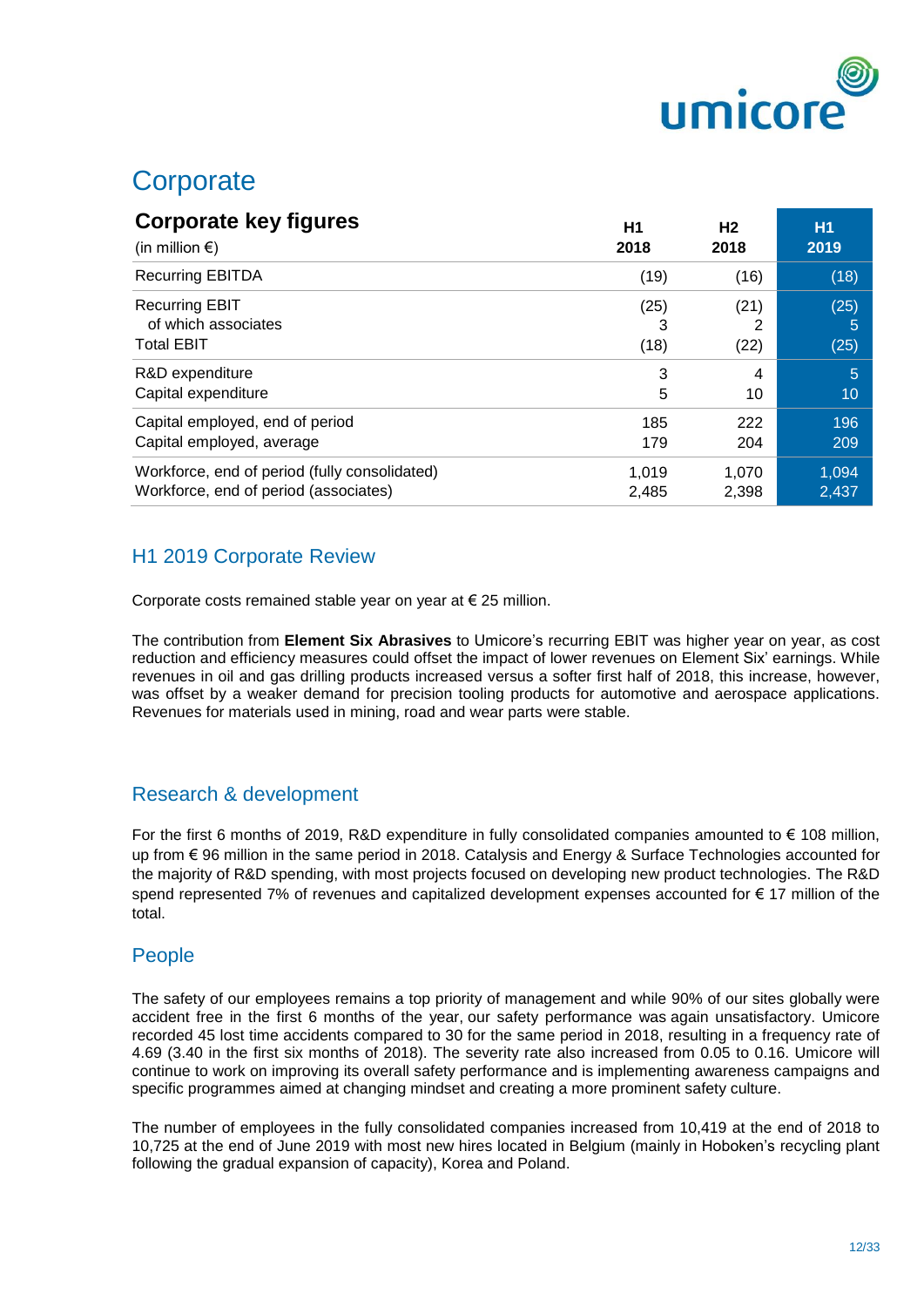

# Financial review

# Financial result and taxation

Net financial charges totalled € 39 million, up compared to € 35 million the same period previous year due to higher forex costs and net interest charges. The latter reflects higher financial debt, including an increased portion of local funding in Asia.

The recurring tax charge for the period amounted to  $\epsilon$  46 million, down compared to the same period last year as result of a lower taxable base and a lower recurring effective tax rate of 23.8% (25.4% for the same period last year). The total tax paid in cash over the period amounted to  $\epsilon$  65 million, which is  $\epsilon$  6 million lower than the same period last year.

## **Cashflows**

Cashflow generated from operations, including changes in net working capital, amounted to  $\epsilon$  308 million, triple last year's number. After deduction of € 258 million of capital expenditures and capitalized development expenses, this corresponds to a free cash flow from operations over the period of € 50 million, compared to a negative cashflow of € 104 million in the same period last year. Free cash flow from operations in the second half of 2019 is expected to be substantially better than in the same period last year.

Recurring EBITDA was € 357 million compared to € 364 million in the same period last year and corresponding to a recurring EBITDA margin of 21.4 %. The adoption of the new IFRS 16 lease standard had a positive effect of € 7.3 million on the period's recurring EBITDA. Net working capital was stable versus the level of the end of 2018 and compares to a large increase in the same period of last year. Capital expenditures totalled  $\epsilon$  241 million, up from € 198 million in prior year and included the investments carried out during the extended maintenance shutdown of the Hoboken plant. The business group Energy & Surface Technologies accounted for some 60 % of total capex over the period, mostly linked to the ongoing greenfield expansion projects in battery materials, in China in particular. While Umicore remains committed to its strategic growth initiatives, the pace of the addition of new production lines in China has been adjusted to align with the currently slower pace of growth. Capex for the full year is expected to amount to approximately € 600 million, driven mainly by the expansions underway in Catalysis and Energy & Surface Technologies.

Dividends paid to Umicore shareholders over the period amounted to € 96 million and the net cash outflow related to the purchase of treasury shares to cover stock options and share grants was  $\epsilon$  33 million.

# Financial debt

Net financial debt at 30 June 2019 stood at € 1,059 million, up from € 861 million at the end of 2018, including a € 37 million increase resulting from the recognition of operating leases in financial debt following the application of the new IFRS 16 lease standard (we refer to the IFRS notes for more detail). Net financial debt at the end of the period corresponded to 1.48x recurring EBITDA, which leaves ample balance sheet room to execute Umicore's strategy. Group shareholders' equity was € 2,589 million resulting in a net gearing ratio (net debt / net debt + equity) of 28.6% compared to 24.4% at the end of 2018.

Umicore successfully completed a € 390 million fixed-rate US Private Placement notes issue composed of a 7-year tranche of € 50 million maturing in September 2026, a 10-year tranche of € 230 million maturing in September 2029 and a 12-year tranche of € 110 million maturing in September 2031. The funds are expected to be drawn upon in September. The issue will complement the two existing long-term private debt placements of a total amount of € 690 million, the two currently undrawn Syndicated Bank Credit Facilities of a total amount of € 795 million and substantial additional shorter-term funding instruments.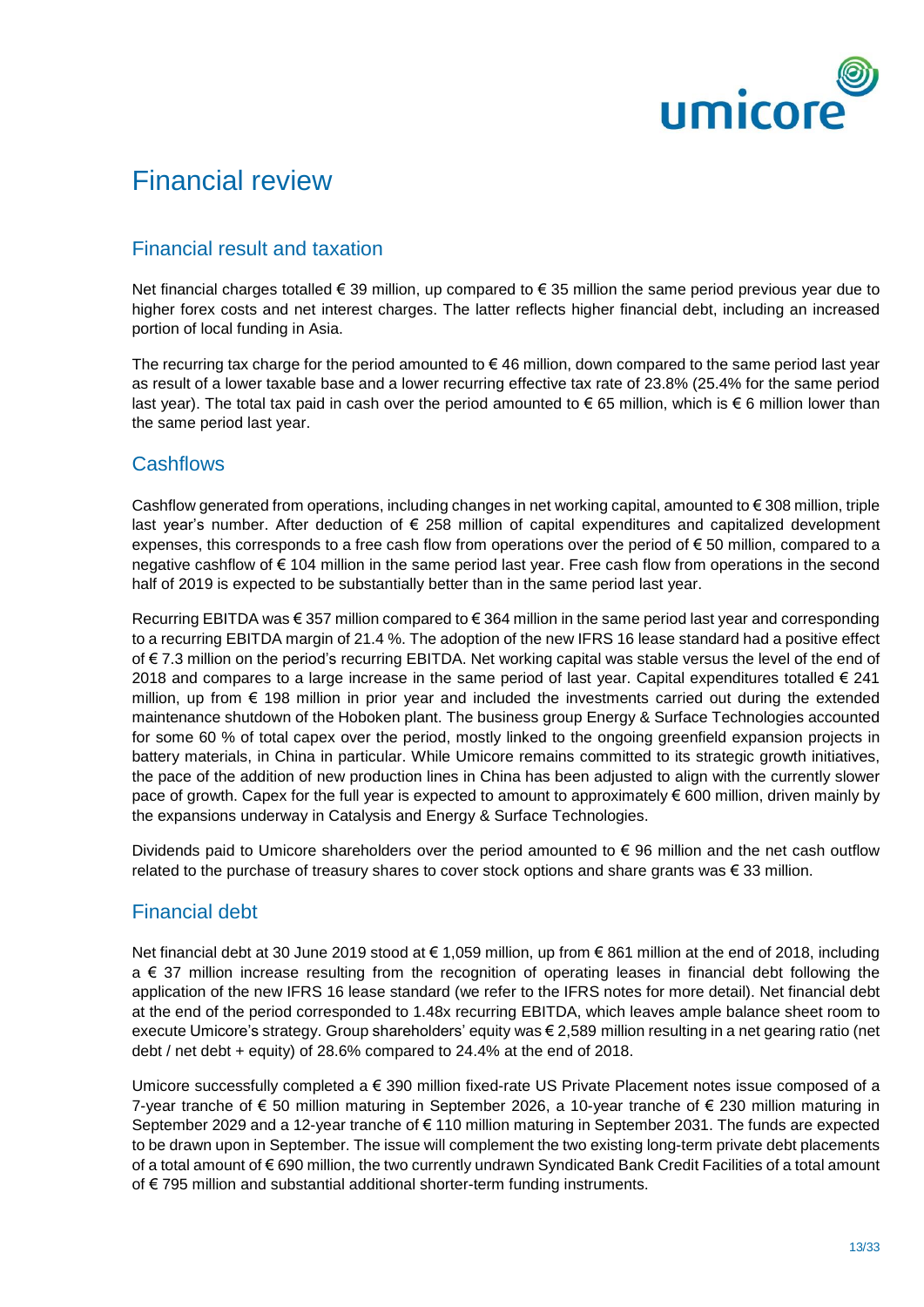

# Non-recurring items

Non–recurring items had a small negative impact of  $\epsilon$  3.4 million on EBIT over the period.

Umicore's definition of non-recurring items includes impairments of permanently tied-up metal inventories. Any such non-cash impairments (or reversals thereof) are irrelevant to Umicore's cash flows or operational and commercial performance. Prior to 2019, Umicore's inventory accounting policies applied the lower cost or market principle to assess the need for impairment on its permanently tied-up metal inventories. In 2019 Umicore changed its accounting policies in relation to such inventories to reduce potential future non-recurring result volatility triggered by fluctuations in the market price of respective metals that do not reflect current or future underlying cash flows or commercial and operational performance. As from 1 January 2019, Umicore applies IAS 16 and IAS 36 principles to value its permanently tied-up metal inventories, implying that these inventories will be part of Umicore's annual impairment testing of the businesses (cash generating units) that carry those inventories. The 30 June 2019 close identified no need for impairment on the permanently tied-up metal inventories. We refer to the IFRS notes for more detail on this change in accounting policy and its impact.

# **Hedging**

Over the course of the first half of 2019, Umicore entered into forward contracts to secure a substantial additional portion of its structural price exposure for certain precious metals, providing increased earnings visibility going forward. In particular for gold, platinum and palladium, Umicore locked-in a significant part of its remaining 2019 exposure, close to half of its 2020 exposure and a more limited portion of its 2021 exposure.

## Dividend and shares

The Board of Directors has approved an interim dividend of  $\epsilon$  0.375 per share. This corresponds to half the annual dividend declared for the financial year 2018, in line with the dividend policy. The interim dividend will be paid out on 27 August 2019.

In the first half of 2019 Umicore bought back 1,275,871 of its own shares. During the period 691,449 shares were used in the context of exercised stock options and stock grants. On 30 June 2019 Umicore held 5,869,705 shares in treasury, representing 2.38% of the Group's outstanding shares.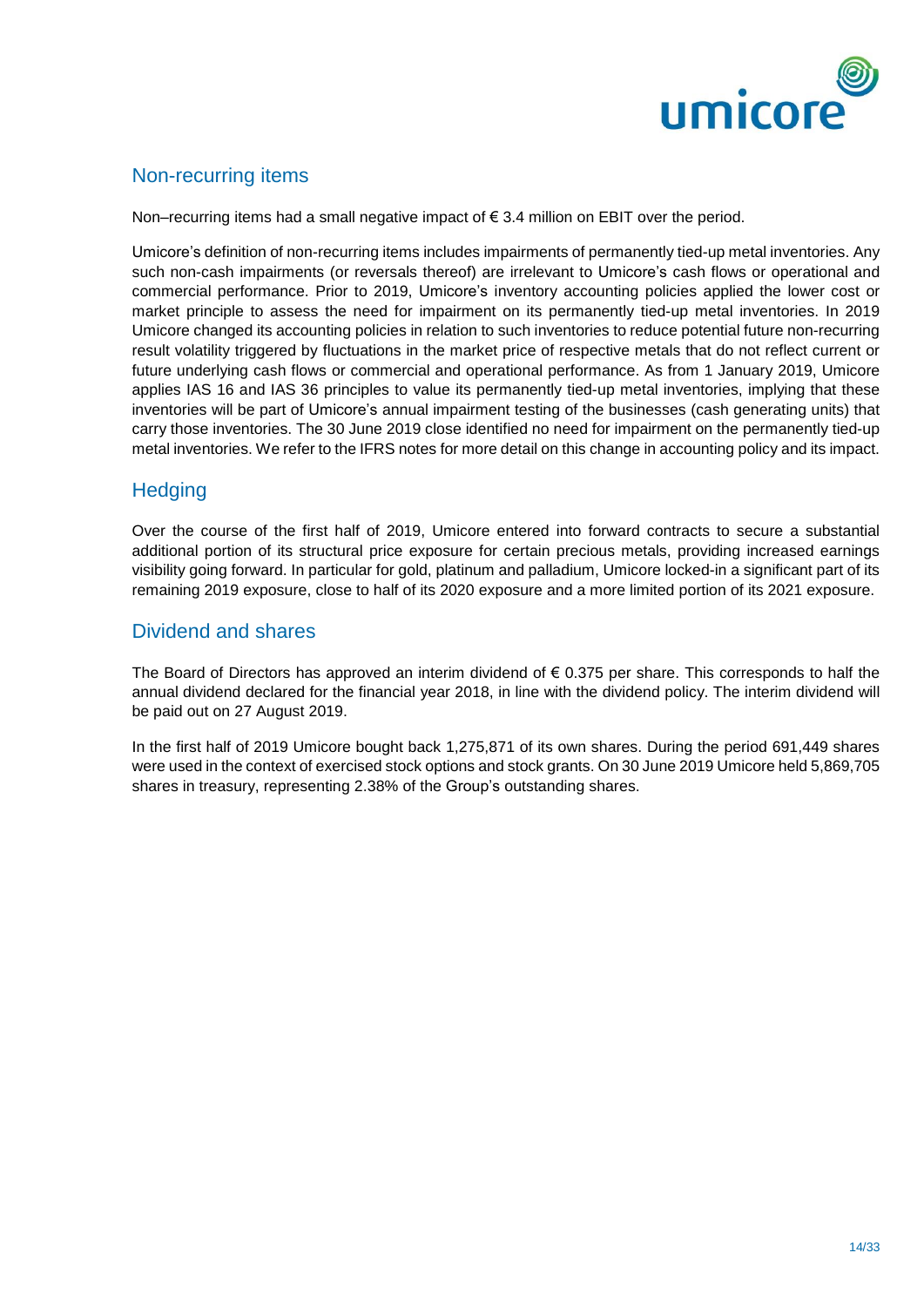

# Statutory auditor's report on the review of the consolidated condensed interim financial information for the period ended 30 June 2019

#### **Introduction**

We have reviewed the accompanying consolidated condensed interim financial information, consisting of the consolidated balance sheet of Umicore and its subsidiaries (jointly "the Group") as of 30 June 2019, the consolidated income statement, the consolidated statement of comprehensive income, the consolidated statement of changes in the equity of the Group and the consolidated cash flow statement for the six-month period then ended, as well as the explanatory notes. The board of directors is responsible for the preparation and presentation of this consolidated condensed interim financial information in accordance with IAS 34, as adopted by the European Union. Our responsibility is to express a conclusion on this consolidated condensed interim financial information based on our review.

#### **Scope of review**

We conducted our review in accordance with International Standard on Review Engagements 2410, "Review of Interim Financial Information Performed by the Independent Auditor of the Entity". A review of interim financial information consists of making inquiries, primarily of persons responsible for financial and accounting matters, and applying analytical and other review procedures. A review is substantially less in scope than an audit conducted in accordance with International Standards on Auditing and, consequently, does not enable us to obtain assurance that we would become aware of all significant matters that might be identified in an audit. Accordingly, we do not express an audit opinion.

#### **Conclusion**

Based on our review, nothing has come to our attention that causes us to believe that the accompanying consolidated condensed interim financial information is not prepared, in all material respects, in accordance with IAS 34, as adopted by the European Union.

Sint-Stevens-Woluwe, 30 July 2019

The statutory auditor

PwC Bedrijfsrevisoren cvba/Reviseurs d'Entreprises scrl

Represented by

Kurt Cappoen Registered auditor

### Management responsibility statement

I hereby certify that, to the best of my knowledge, the consolidated condensed interim financial information for the period ended on 30 June 2019, prepared in accordance with the IAS 34 "Interim Financial Reporting", as adopted by the European Union, and with legal requirements in Belgium, gives a true and fair view of the assets, liabilities, financial position and profit or loss of the Group and the undertakings included in the consolidation taken as a whole for the period ended 30 June 2019. The commentary on the overall performance of the Group from page 1 to 14 includes a fair review of the development and performance of the business and the position of the Group and its undertakings included in the consolidation as a whole.

Brussels, 30 July 2019

Marc Grynberg Chief Executive Officer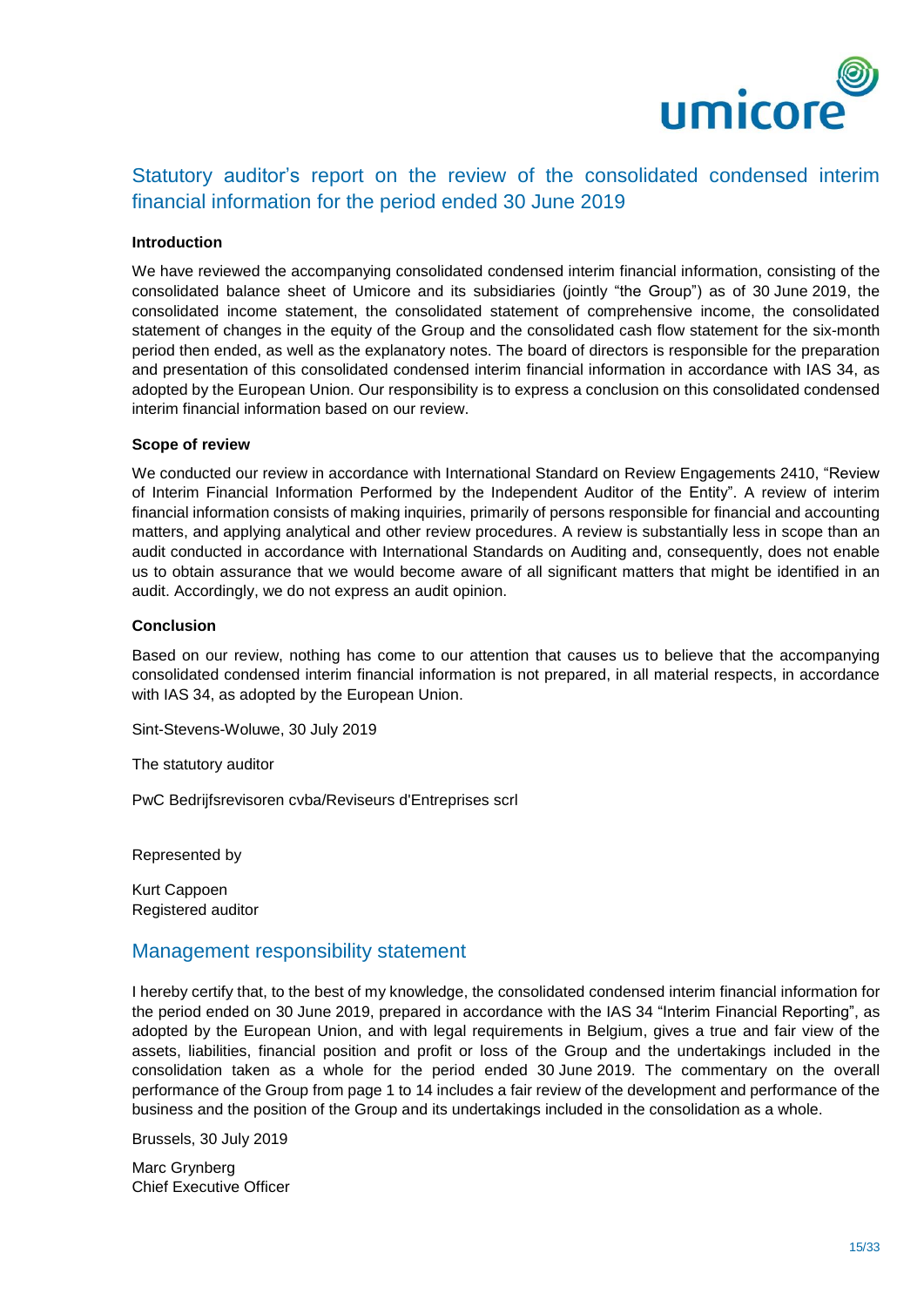

# Consolidated condensed interim financial information for the period ended on 30 June 2019

| <b>Consolidated income statement</b><br>(in million $\epsilon$ ) | H1<br>2018 | H <sub>2</sub><br>2018 | <b>H1</b><br>2019 |
|------------------------------------------------------------------|------------|------------------------|-------------------|
| Turnover                                                         | 6,354.3    | 7,362.4                | 7,581.3           |
| Other operating income                                           | 49.9       | 51.7                   | 67.8              |
| Operating income                                                 | 6,404.2    | 7,414.1                | 7,649.1           |
| Raw materials and consumables                                    | (5,407.2)  | (6, 448.1)             | (6,674.5)         |
| Payroll and related benefits                                     | (367.8)    | (363.3)                | (392.6)           |
| Depreciation and impairments                                     | (110.4)    | (116.8)                | (138.9)           |
| Other operating expenses                                         | (275.3)    | (241.3)                | (214.0)           |
| Operating expenses                                               | (6, 160.7) | (7, 169.4)             | (7,420.1)         |
| Income (loss) from other financial assets                        | 5.0        |                        | 1.0               |
| <b>Result from operating activities</b>                          | 248.5      | 244.7                  | 230.1             |
| Financial income                                                 | 2.3        | 3.5                    | 1.9               |
| Financial expenses                                               | (24.5)     | (23.3)                 | (26.6)            |
| Foreign exchange gains and losses                                | (12.5)     | (14.3)                 | (14.5)            |
| Share in result of companies accounted for using the equity      |            |                        |                   |
| method                                                           | 7.1        | (0.4)                  | 6.0               |
| Profit (loss) before income tax                                  | 221.0      | 210.1                  | 196.9             |
| Income taxes                                                     | (53.0)     | (50.2)                 | (45.5)            |
| Profit (loss) from continuing operations                         | 168.0      | 159.8                  | 151.4             |
|                                                                  |            |                        |                   |
| Profit (loss) of the period                                      | 168.0      | 159.8                  | 151.4             |
| of which minority share                                          | 7.0        | 3.9                    | 3.1               |
| of which Group share                                             | 161.0      | 156.0                  | 148.3             |
| (in $f$ / share)                                                 |            |                        |                   |
| Basic earnings per share from continuing operations              | 0.68       | 0.65                   | 0.62              |
| Diluted earnings per share from continuing operations            | 0.67       | 0.64                   | 0.61              |
| Dividend per share                                               | 0.350      | 0.400                  | 0.375             |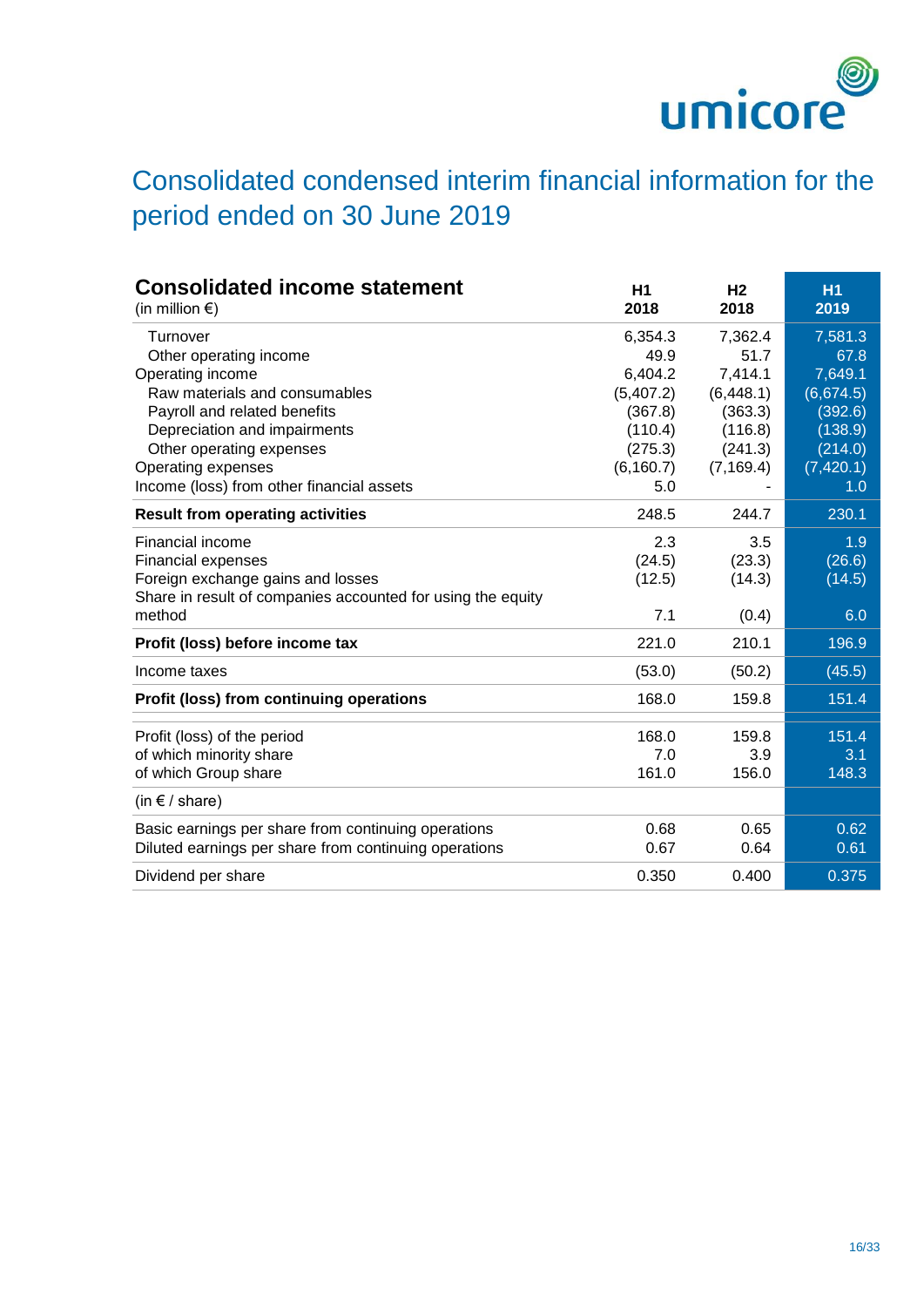

| <b>Consolidated statement of comprehensive</b>                                                |            |                        |                   |
|-----------------------------------------------------------------------------------------------|------------|------------------------|-------------------|
| income<br>(in million $\epsilon$ )                                                            | H1<br>2018 | H <sub>2</sub><br>2018 | <b>H1</b><br>2019 |
| Profit (loss) of the period from continuing operations                                        | 168.0      | 159.8                  | 151.4             |
| Items in other comprehensive income that will not be<br>reclassified to P&L                   |            |                        |                   |
| Changes in post employment benefits,<br>arising from changes in actuarial assumptions         | 1.7        | (9.3)                  | (20.9)            |
| Changes in deferred taxes directly recognized in other<br>comprehensive income                | (0.7)      | 1.3                    | 6.3               |
| Items in other comprehensive income that may be<br>subsequently reclassified to P&L           |            |                        |                   |
| Changes in financial assets at FV through OCI reserves                                        | (2.8)      | 0.1                    |                   |
| Changes in cash flow hedge reserves<br>Changes in deferred taxes directly recognized in other | 6.4        | (36.6)                 | 3.3               |
| comprehensive income                                                                          | 0.4        | 9.8                    | (0.6)             |
| Changes in currency translation differences                                                   | (11.3)     | 7.2                    | (0.9)             |
| Other comprehensive income from continuing operations                                         | (6.3)      | (27.5)                 | (12.8)            |
| Total comprehensive income for the period                                                     | 161.7      | 132.3                  | 138.6             |
| of which Group share                                                                          | 155.2      | 128.2                  | 134.8             |
| of which minority share                                                                       | 6.4        | 4.1                    | 3.9               |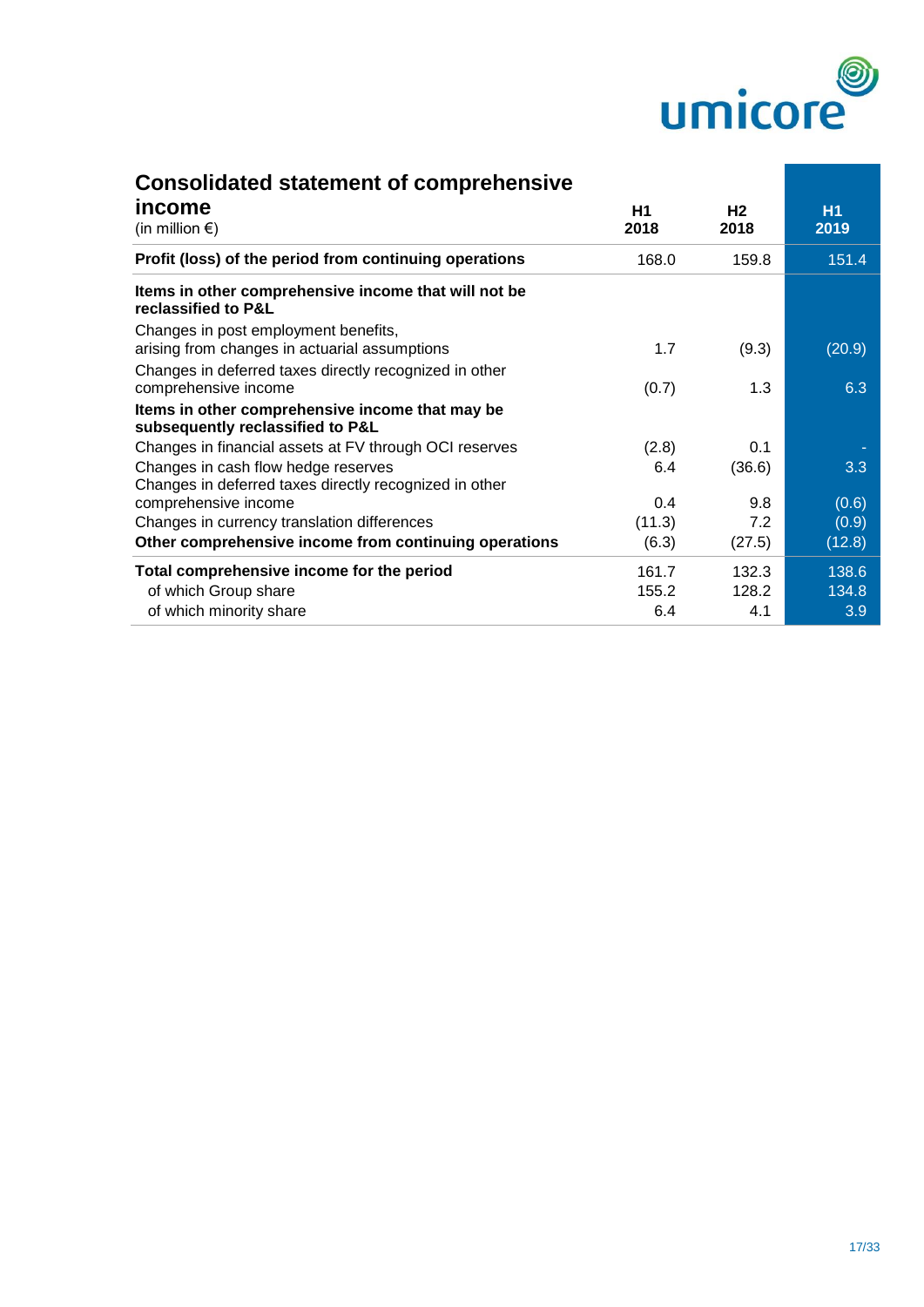

# **Consolidated balance sheet**

| (in million $\epsilon$ )                                          | 30/06/2018 | 31/12/2018 | 30/06/2019 |
|-------------------------------------------------------------------|------------|------------|------------|
| <b>Non-current assets</b>                                         | 2,077.3    | 2,246.2    | 2,451.3    |
| Intangible assets                                                 | 342.2      | 337.3      | 345.0      |
| Property, plant and equipment                                     | 1,420.7    | 1,601.9    | 1,770.9    |
| Investments accounted for using the equity method                 | 160.7      | 151.4      | 156.5      |
| Financial assets at fair value through Other Comprehensive Income | 4.9        | 8.0        | 9.2        |
| Loans granted                                                     | 10.3       | 2.6        | 2.2        |
| Trade and other receivables                                       | 11.6       | 12.1       | 11.5       |
| Deferred tax assets                                               | 126.9      | 132.9      | 156.1      |
| <b>Current assets</b>                                             | 4,097.9    | 3,807.1    | 3,765.3    |
| Loans granted                                                     | 0.1        | 6.3        | 3.1        |
| Inventories                                                       | 1,886.3    | 2,308.1    | 2,102.2    |
| Trade and other receivables                                       | 1,545.2    | 1,146.0    | 1,302.3    |
| Income tax receivables                                            | 35.9       | 61.7       | 36.7       |
| Cash and cash equivalents                                         | 630.4      | 285.1      | 320.9      |
| <b>Total assets</b>                                               | 6,175.1    | 6,053.3    | 6,216.6    |
| <b>Equity of the Group</b>                                        | 2,609.7    | 2,659.3    | 2,637.8    |
| Group shareholders' equity                                        | 2,572.8    | 2,609.3    | 2,588.8    |
| Share capital and premiums                                        | 1,384.3    | 1,384.3    | 1,384.3    |
| Retained earnings                                                 | 1,536.3    | 1,610.8    | 1,626.5    |
| Currency translation differences and other reserves               | (196.9)    | (227.6)    | (233.0)    |
| <b>Treasury shares</b>                                            | (150.9)    | (158.1)    | (189.0)    |
| Minority interest                                                 | 36.9       | 49.9       | 48.9       |
| <b>Non-current liabilities</b>                                    | 1,194.5    | 1,185.4    | 1,251.1    |
| Provisions for employee benefits                                  | 321.9      | 333.8      | 348.9      |
| Financial debt                                                    | 694.0      | 708.8      | 755.7      |
| Trade and other payables                                          | 42.0       | 24.4       | 25.2       |
| Deferred tax liabilities                                          | 6.8        | 6.2        | 5.8        |
| Provisions                                                        | 129.9      | 112.1      | 115.5      |
| <b>Current liabilities</b>                                        | 2,370.9    | 2,208.6    | 2,327.7    |
| Financial debt                                                    | 365.3      | 436.8      | 623.9      |
| Trade and other payables                                          | 1,870.3    | 1,589.4    | 1,521.8    |
| Income tax payable                                                | 59.6       | 74.5       | 95.6       |
| Provisions                                                        | 75.7       | 108.0      | 86.4       |
| <b>Total equity &amp; liabilities</b>                             | 6,175.1    | 6,053.3    | 6,216.6    |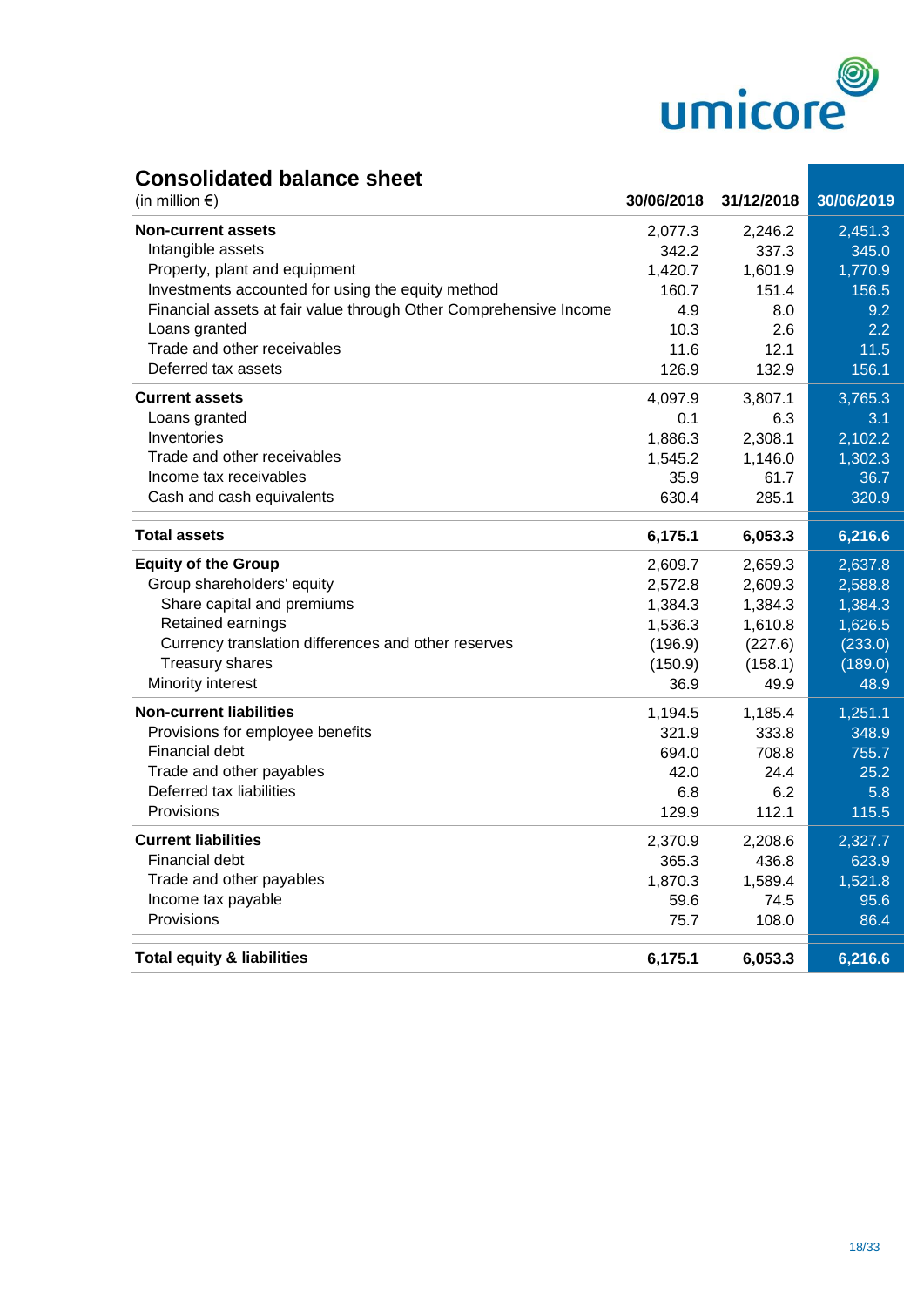

| <b>Consolidated statement of</b><br>changes in the equity of the<br>Group<br>(in million $\epsilon$ )                                                 | <b>Share capital</b><br>& premiums | <b>Reserves</b>            | <b>Currency</b><br>translation &<br>other<br>reserves | <b>Treasury</b><br>shares | <b>Minority</b><br>interest | <b>Total for</b><br>continuing<br>operations  |
|-------------------------------------------------------------------------------------------------------------------------------------------------------|------------------------------------|----------------------------|-------------------------------------------------------|---------------------------|-----------------------------|-----------------------------------------------|
| Balance at the beginning of H1 2018                                                                                                                   | 502.9                              | 1,584.4                    | (202.5)                                               | (81.8)                    | 59.6                        | 1,862.6                                       |
| Change in accounting policies                                                                                                                         |                                    | (2.5)                      |                                                       |                           | 0.1                         | (2.3)                                         |
| Restated balance at the beginning of H1 2018                                                                                                          | 502.9                              | 1,582.0                    | (202.5)                                               | (81.8)                    | 59.7                        | 1,860.3                                       |
| Result of the period<br>Other comprehensive income for the period<br>Total comprehensive income for the period                                        |                                    | 161.0<br>161.0             | (5.8)<br>(5.8)                                        |                           | 7.0<br>(0.6)<br>6.4         | 168.0<br>(6.3)<br>161.7                       |
| Changes in share-based payment reserves<br>Capital increase<br><b>Dividends</b><br><b>Transfers</b><br>Changes in treasury shares<br>Changes in scope | 881.4                              | (91.0)<br>(3.0)<br>(112.7) | 11.1<br>0.2                                           | 3.0<br>(72.1)             | (18.2)<br>(11.1)            | 11.1<br>881.4<br>(109.2)<br>(72.1)<br>(123.5) |
| Balance at the end of H1 2018                                                                                                                         | 1,384.3                            | 1,536.3                    | (196.9)                                               | (150.9)                   | 36.9                        | 2,609.7                                       |
| Result of the period<br>Other comprehensive income for the period<br>Total comprehensive income for the period                                        |                                    | 156.0<br>156.0             | (27.8)<br>(27.8)                                      |                           | 3.9<br>0.2<br>4.1           | 159.8<br>(27.5)<br>132.3                      |
| Capital increase<br><b>Dividends</b><br><b>Transfers</b><br>Changes in treasury shares<br>Changes in scope                                            |                                    | (84.4)<br>3.0<br>(0.1)     | (3.0)                                                 | (7.2)                     | 10.9<br>(1.9)               | 10.9<br>(86.3)<br>(7.2)<br>(0.1)              |
| Balance at the end of H2 2018                                                                                                                         | 1,384.3                            | 1,610.8                    | (227.6)                                               | (158.1)                   | 49.9                        | 2,659.3                                       |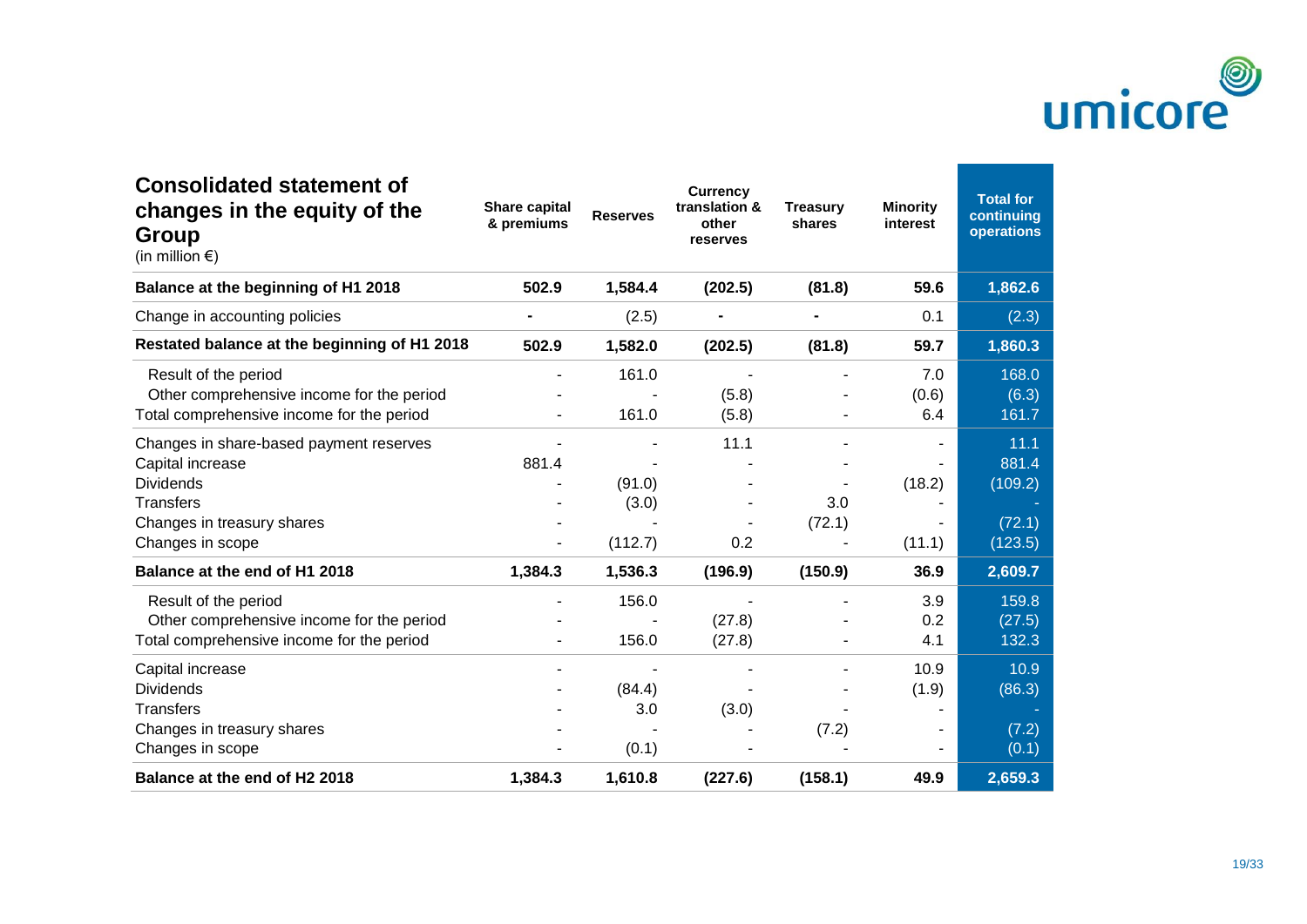

| <b>Consolidated statement of</b><br>changes in the equity of the<br><b>Group</b><br>(in million $\epsilon$ ) | <b>Share capital</b><br>& premiums | <b>Reserves</b> | <b>Currency</b><br>translation &<br>other<br>reserves | <b>Treasury</b><br>shares | <b>Minority</b><br>interest | <b>Total for</b><br>continuing<br>operations |
|--------------------------------------------------------------------------------------------------------------|------------------------------------|-----------------|-------------------------------------------------------|---------------------------|-----------------------------|----------------------------------------------|
| Balance at the beginning of H1 2019                                                                          | 1,384.3                            | 1,610.8         | (227.6)                                               | (158.1)                   | 49.9                        | 2,659.3                                      |
| Change in accounting policies                                                                                |                                    | (34.1)          |                                                       |                           | 0.5                         | (33.5)                                       |
| Restated balance at the beginning of H1 2019                                                                 | 1,384.3                            | 1,576.7         | (227.6)                                               | (158.1)                   | 50.5                        | 2,625.7                                      |
| Result of the period                                                                                         |                                    | 148.3           |                                                       |                           | 3.1                         | 151.4                                        |
| Other comprehensive income for the period                                                                    |                                    |                 | (13.6)                                                |                           | 0.8                         | (12.8)                                       |
| Total comprehensive income for the period                                                                    |                                    | 148.3           | (13.6)                                                |                           | 3.9                         | 138.6                                        |
| Changes in share-based payment reserves                                                                      |                                    |                 | 8.2                                                   |                           |                             | 8.2                                          |
| Capital increase                                                                                             |                                    |                 |                                                       |                           | 0.2                         | 0.2                                          |
| <b>Dividends</b>                                                                                             |                                    | (96.2)          |                                                       |                           | (5.6)                       | (101.8)                                      |
| <b>Transfers</b>                                                                                             |                                    | (2.4)           | ۰                                                     | 2.4                       |                             |                                              |
| Changes in treasury shares                                                                                   |                                    |                 | ۰.                                                    | (33.3)                    |                             | (33.3)                                       |
| Balance at the end of H1 2019                                                                                | 1,384.3                            | 1,626.5         | (233.0)                                               | (189.0)                   | 48.9                        | 2,637.7                                      |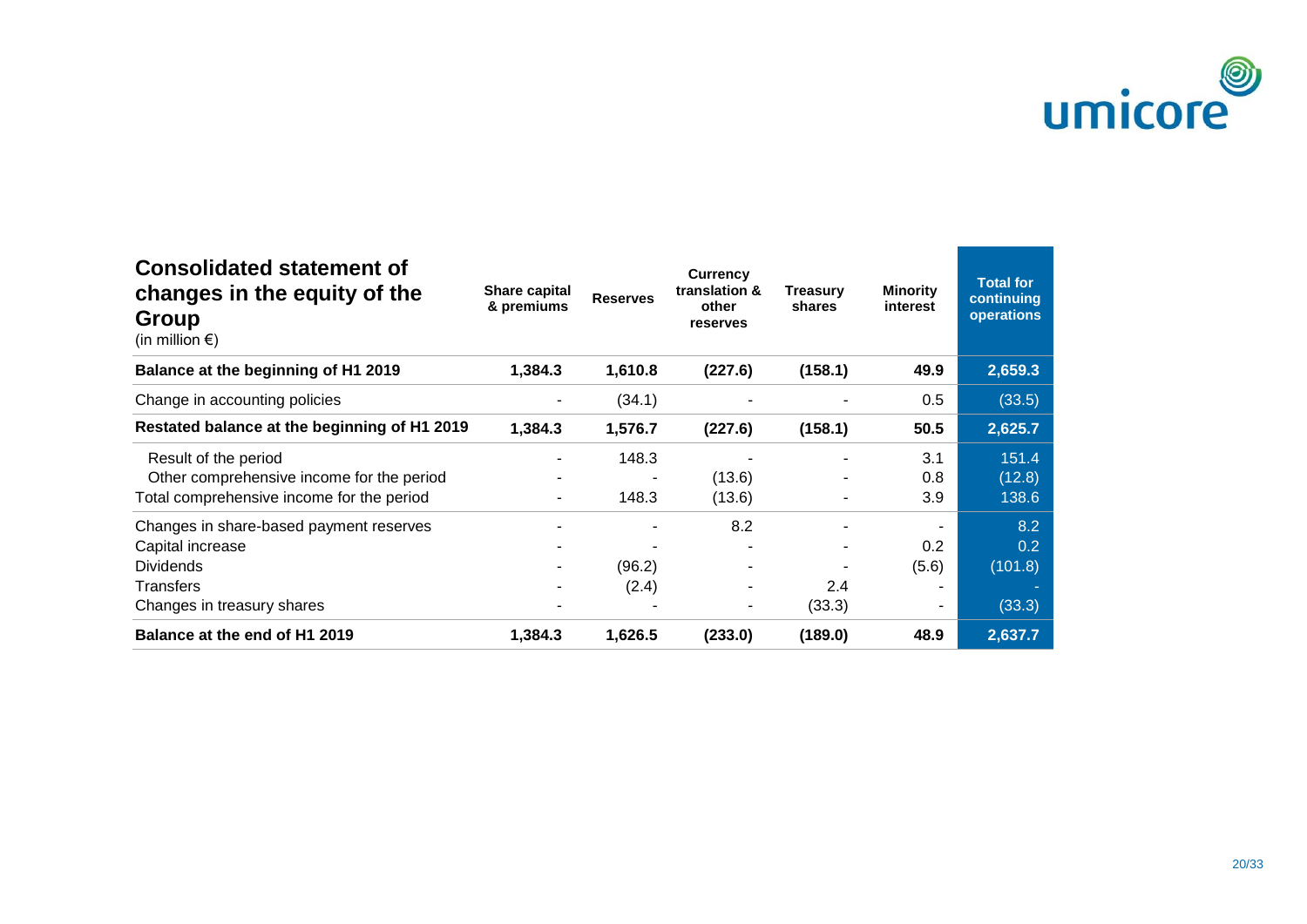

# **Consolidated cashflow statement H1 H1 H2 H1**

| (in million $\epsilon$ )                                                            | 2018            | 2018            | 2019             |
|-------------------------------------------------------------------------------------|-----------------|-----------------|------------------|
| Profit (loss) from continuing operations                                            | 168.0           | 159.8           | 151.4            |
| Adjustments for profit of equity companies                                          | (7.1)           | 0.4             | (6.0)            |
| Adjustment for non-cash transactions                                                | 213.6           | 134.7           | 94.3             |
| Adjustments for items to disclose separately or under investing and                 |                 |                 |                  |
| financing cashflows                                                                 | 63.0            | 67.4            | 58.3             |
| Change in working capital requirement                                               | (335.2)         | (372.8)         | 10.4             |
| Cashflow generated from operations                                                  | 102.3           | (10.6)          | 308.4            |
| Dividend received                                                                   | 0.0             | 8.4             | 1.9              |
| Tax paid during the period                                                          | (70.8)          | (56.6)          | (64.8)           |
| Government grants received                                                          | (0.2)           | 0.2             | 0.1              |
| Net operating cashflow                                                              | 31.3            | (58.6)          | 245.6            |
| Acquisition of property, plant and equipment                                        | (195.6)         | (270.4)         | (234.8)          |
| Acquisition of intangible assets                                                    | (10.9)          | (20.9)          | (23.2)           |
| Acquisition of new subsidiaries, net of cash acquired                               | (24.8)          | 0.6             |                  |
| Acquisition in additional shareholdings in subsidiaries                             | (123.4)         |                 |                  |
| Acquisition of financial assets                                                     |                 | (2.5)           | (0.6)            |
| New loans extended                                                                  | (1.1)           | (1.4)           | (0.1)            |
| Sub-total acquisitions                                                              | (355.8)         | (294.5)         | (258.6)          |
| Disposal of property, plant and equipment                                           | 2.1             | 4.1             | 5.8              |
| Disposal of intangible assets                                                       |                 | 12.1            |                  |
| Disposal of subsidiaries and associates, net of cash disposed                       | 35.7            |                 | 0.9              |
| Disposal of financial fixed assets                                                  | 16.9            | 0.5             |                  |
| Repayment of loans                                                                  | 1.7             | 1.9             | 3.6              |
| Internal transfer                                                                   | (1.6)           | 0.0             | 0.0              |
| Sub-total disposals                                                                 | 54.8            | 18.5            | 10.3             |
| Net cashflow generated by (used in) investing activities                            | (300.9)         | (276.0)         | (248.3)          |
| Capital increase                                                                    | 881.4           | 0.0             |                  |
| Capital increase (decrease) minority                                                |                 | 10.8            | 0.2              |
| Own shares                                                                          | (72.1)          | (7.2)           | (33.3)           |
| Lease liability change                                                              |                 |                 | (6.8)            |
| Interest received                                                                   | 2.3             | 3.6             | 2.1              |
| Interest paid                                                                       | (19.8)          | (17.8)          | (22.8)           |
| New loans and repayments                                                            | 47.4            | 72.9            | 168.8            |
| Dividends paid to Umicore shareholders                                              | (91.0)          | (84.4)          | (96.1)           |
| Dividends paid to minority shareholders                                             | (18.2)          | (1.9)           | (3.5)            |
| Net cashflow generated by (used in) financing activities                            | 730.0           | (24.0)          | 8.6              |
| Effect of exchange rate fluctuations                                                | 0.6             | (1.1)           | 3.8 <sub>1</sub> |
| Total net cashflow of the period                                                    | 461.0           | (359.8)         | 9.7              |
| Net cash and cash equivalents at the beginning of the period for                    |                 |                 |                  |
| continuing operations                                                               | 155.9           | 616.9           | 257.1            |
| Net cash and cash equivalents at the end of the period for continuing<br>operations | 616.9           | 257.1           | 266.8            |
|                                                                                     |                 |                 |                  |
| of which cash and cash equivalents<br>of which bank overdrafts                      | 630.4<br>(13.5) | 285.1<br>(28.0) | 320.9<br>(54.1)  |
|                                                                                     |                 |                 |                  |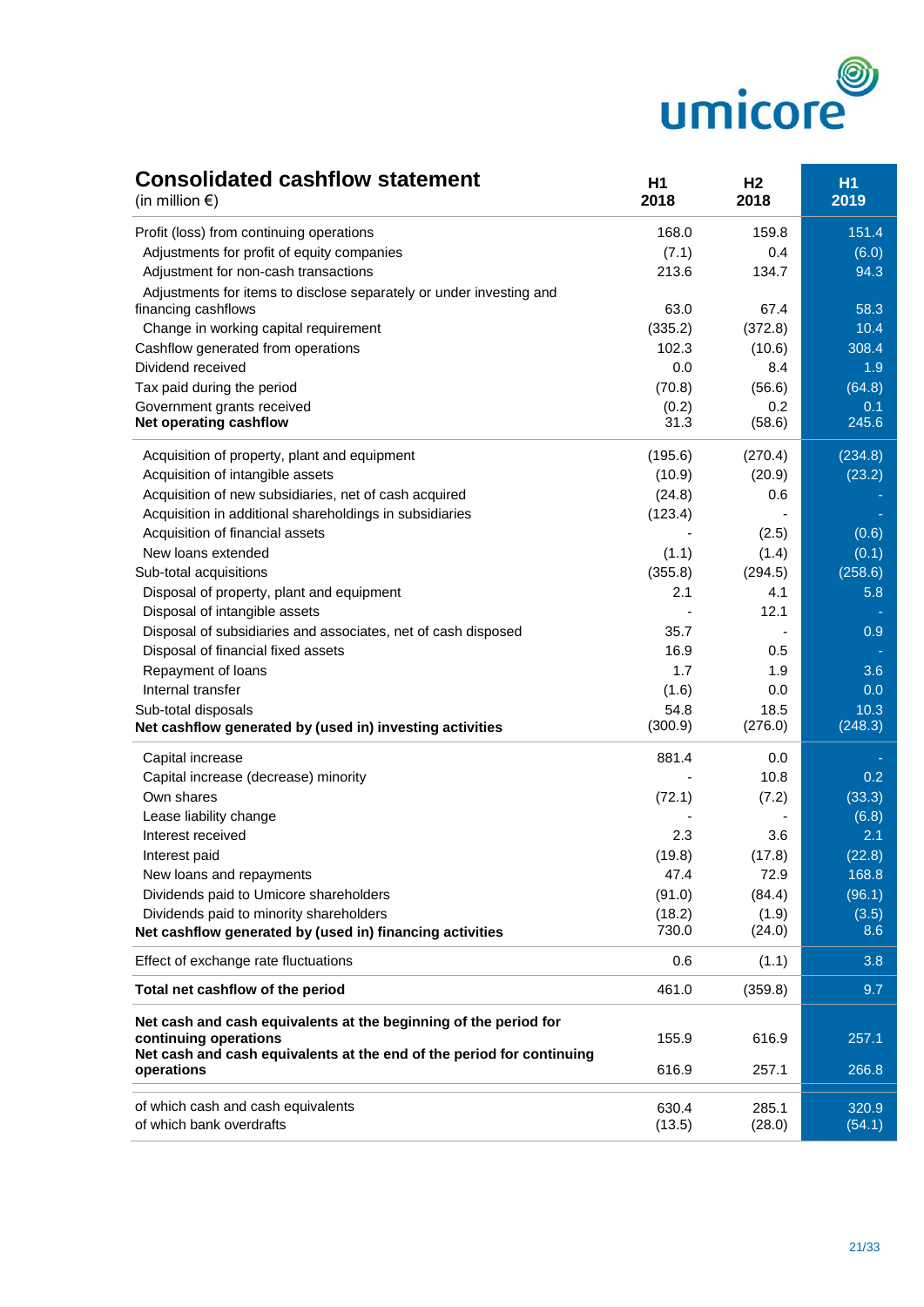

# Notes to the consolidated condensed interim financial information for the period ended on 30 June 2019

# Note 1: Basis of preparation

The condensed consolidated interim financial statements for the six months ended 30 June 2019 have been prepared in accordance with IAS 34 Interim Financial Reporting as adopted by the European Union.

They do not include all the information required for full annual financial statements and should therefore be read in conjunction with the consolidated financial statements for the year 2018 as published in the 2018 Annual Report.

The condensed consolidated interim financial statements were authorised for issue by the Board of Directors held on 30 July 2019.

### Note 2: Changes in accounting policies and presentation rules and impacts

The accounting policies applied in the preparation of the consolidated condensed interim financial information are consistent with those followed in the preparation of Umicore's annual financial statements for the year ended 31 December 2018, except for the adoption of two new standards and one change in accounting policies, effective as of 1 January 2019, the nature and effect of which are disclosed below as required by IAS 34.

Umicore has not early adopted any other standard, interpretation or amendment that has been issued but is not yet effective.

#### **2.1 Adoption of IFRS 16 – Lease accounting**

IFRS 16 supersedes IAS 17 Leases, IFRIC 4 Determining whether an Arrangement contains a Lease, SIC-15 Operating Leases-Incentives and SIC-27 Evaluating the Substance of Transactions Involving the Legal Form of a Lease. The new standard sets out the principles for the recognition, measurement, presentation and disclosure of leases and requires lessees to account for most leases under a single on-balance sheet model.

IFRS 16 impacts Umicore acting as a lessee under agreements previously classified as operating lease contracts and mainly consisting of car leases and a limited number of rental agreements of warehouses and offices.

Umicore adopted IFRS 16 on 1 January 2019, in accordance with its transitional provisions, using the modified retrospective approach. Hence, Umicore opted to measure the right-of-use asset at an amount equal to the lease liability at opening (no prepaid nor accrued lease expenses), without restatement of the comparative figures.

The lease liabilities were measured at the present value of the remaining lease payments, discounted to 1 January 2019 using a centralized weighted average incremental borrowing rate set at 1.8%.

Umicore has applied the following practical expedients, as permitted by IFRS 16, on the transition date:

- No reassessment of all contracts whether they are or contains a lease at the date of initial application. Instead, the Group applied IFRS 16 to contracts that were previously identified as leases applying IAS 17 and IFRIC 4
- The use of centralized discount rates defined by currency and by term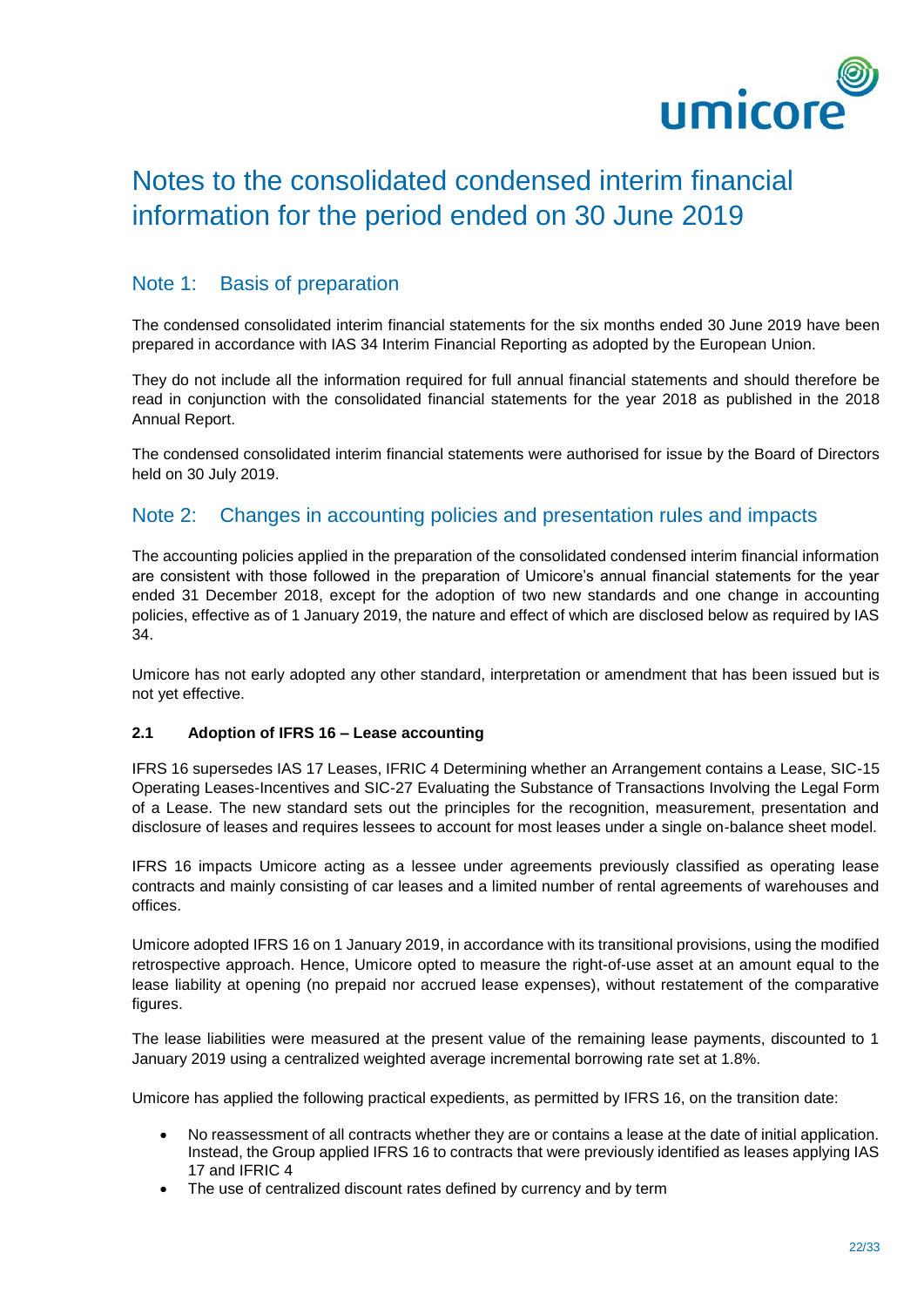

• Reliance on previous assessments on whether leases are onerous instead of performing an impairment review at opening

Umicore has applied the lease recognition exemptions for short-term leases and leases for which the underlying asset is of low value. Umicore elected, by class of underlying asset, not to separate non-lease components from lease components and instead accounts for each lease component and any associated nonlease component as one single lease component. There are no material intercompany subleases.

The effect of adopting IFRS 16 is as follows:

#### **1. Effect on the consolidated balance sheet:**

Increase of property, plant and equipment and (net) financial debt by € 37.3 million on 1 January 2019 and by € 37.2 million on 30 June 2019.

#### **2. Effect on the consolidated statement of comprehensive income:**

The net profit before tax has not been materially impacted. The other operating expenses decreased by  $\epsilon$  7.7 million offset by an increase in the depreciations of the right-of-use assets and in interests for a total amount of respectively  $\in 7.3$  million and  $\in 0.3$  million.

#### **3. Effect on the cashflow statement:**

The interests and the reimbursement of the lease liability are both classified as financing cash flows whereas before the operating lease rents were part of the operating cash flows.

#### **2.2 Adoption of IFRIC 23 – Uncertainty over Income Tax treatments**

The IFRIC 23 interpretation clarifies accounting for uncertainties in income taxes and is to be applied when determining taxable profit (tax loss), tax bases, unused tax losses, unused tax credits and tax rates, in case of uncertainty over whether Umicore's position will be accepted by tax authorities. It is applicable to both current and deferred tax items.

Umicore made a detailed assessment of all tax uncertainties within the Group, thereby:

- considering uncertainties individually or collectively, based on which approach provided the best predictions of the resolution of the uncertainties with the tax authorities,
- assuming that the tax authority will examine the position (if entitled to do so) and will have full knowledge of all the relevant information;
- Recognizing an Uncertain Tax Position or UTP (or group of UTPs) using either the most likely amount or the expected value, depending on which is thought to give a better prediction of the resolution of each (group of) UTP(s), to reflect the likelihood of an adjustment being realised on examination.

The Group applied IFRIC 23 retrospectively with the cumulative effect of initially applying the Interpretation recognized as an adjustment to the opening balance of the reserves on 1 January 2019. In accordance with the transitional provisions of IFRIC 23 it has opted not to restate comparative information.

The total impact of applying IFRIC 23 on Umicore's reserves as at 1 January 2019 amounts to € 42.2 million, as a result of the provisions recorded for tax uncertainties increasing from  $\epsilon$  32.4 million to  $\epsilon$  74.6 million. The impact on Umicore's income statement during the first semester of 2019 amounted to  $- \epsilon$  8.9 million.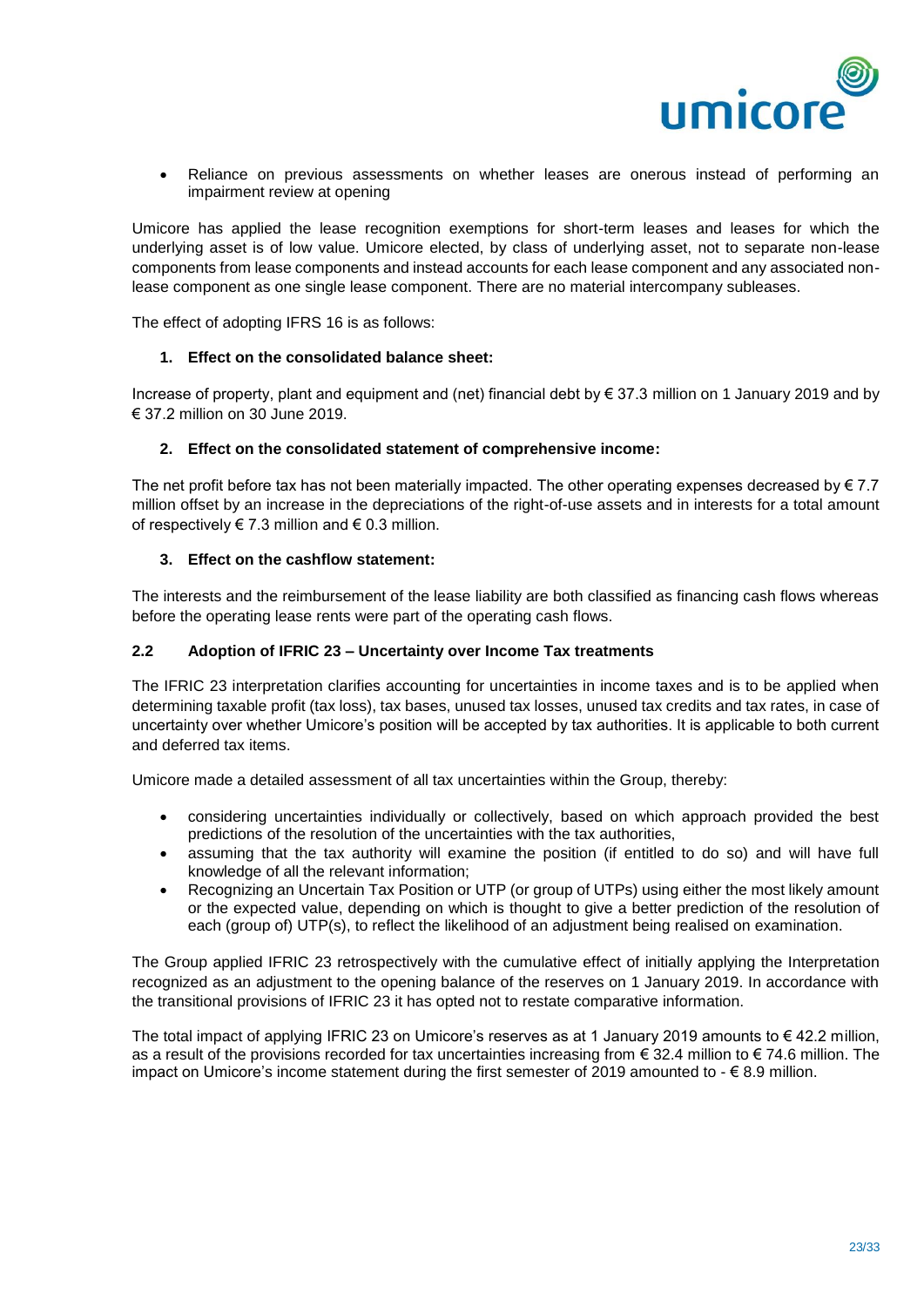

#### **2.3 Change in accounting policy with regards to permanently tied-up metal inventories**

In line with Umicore's accounting policies related to inventories (note 2.9 "Inventory" in the 2018 annual report), metals are classified in inventory categories that reflect their specific nature and business use. As from its adoption of IFRS in 2003, Umicore classifies permanently tied-up metal inventories as a separate inventory category. These inventories consist of metal stocks required to run operations without business interruption ("Core Inventories" concept). As mentioned under note 3.2.3. "Metal inventory risk" in its 2018 annual report, Umicore faces metal price risks on its permanently tied-up metal inventories arising from a market price for a given permanently tied-up metal inventory potentially falling below its carrying value. Such risk is irrelevant to Umicore's cash flows or operational and commercial performance.

Until 31 December 2018, Umicore valued these permanently tied-up metal inventories following the lower of cost or net realizable value principle (LOCOM). This principle implied that a non-cash impairment charge is recognized in operating income in case the market price of such inventories on closing date falls below its carrying value. Such impairment was reversed in case of a subsequent recovery in the closing market price. Umicore consistently reported and disclosed these impairment movements under non-recurring items. In the past, such net impairments remained limited in size (since 2010 the largest reported net impairment amounted to  $\in$  26 million in 2015).

Umicore's permanently tied-up cobalt and nickel metal inventories increased substantially on the back of the expansion in battery materials. In addition, the recent market price of cobalt showed very strong volatility and dropped substantially since 1 January 2019. Applying the LOCOM principle on permanently tied-up metal inventories on 30 June 2019 would have given rise to a non-cash impairment charge of € 158 million for the Group, partly offset by a positive tax impact of  $\epsilon$  39.5 million. Taking into account the permanent nature of such inventories, Umicore reviewed its related accounting policy aimed at reducing potential future nonrecurring result volatility triggered by fluctuations in the market price of respective metals that do not reflect current or future underlying cash flows or commercial and operational performance.

While these permanently tied-up inventories are as such recoverable, as long as there is no structural change to the prevailing flowsheet or business set-up, they are expected to be used for an indefinite period in time. Consequently, their carrying amount is expected be recovered through the cash flows generated by the cash generating units ("CGU's") for which they are used, rather than through a sale.

In view of their permanent nature, Umicore opted to apply as from 1 January 2019 the measurement and recognition rules of Property, Plant and Equipment (IAS 16) and Impairment of Assets (IAS 36) to all of its permanently tied-up metal inventories. As a consequence, the valuation principle for such inventories changed from LOCOM to the "historical cost less any accumulated depreciation and accumulated impairment" principle. As the inventories are considered to have an unlimited useful life, no depreciations are applied. Instead they will be subject to Umicore's annual impairment testing of the CGU's carrying these inventories. In view of their physical characteristics and related processes and systems, these metals will remain classified under Inventories.

As of 1 January 2019, the cumulative "lower of cost or net realizable value" provision amounted to € 8.5 million. The change in accounting policy has been retrospectively applied as from 1 January 2019 representing the release of this cumulative "lower of cost or net realizable value" provision", to the opening balance sheet reserves. During 2018 this provision had been increased by € 6.0 million presented under non-recurring items. Due to the immaterial impact Umicore decided not to adjust the comparative financial information of prior periods.

As from the moment there are material changes in the prevailing business set-up due to which the related permanently tied-up metal inventories would no longer be required, such inventories will be reclassified from "held to carry" to "held for sale" assets. Any inventories held for sale are valued at the lower of the carrying amount and fair value less cost to sell.

The total gross book value of Umicore's permanently tied-up metal inventories at 30 June 2019 amounted to € 807 million (€ 791 million on 1 January 2019) which compares to a value of € 1,619 million when applying the 30 June 2019 market prices.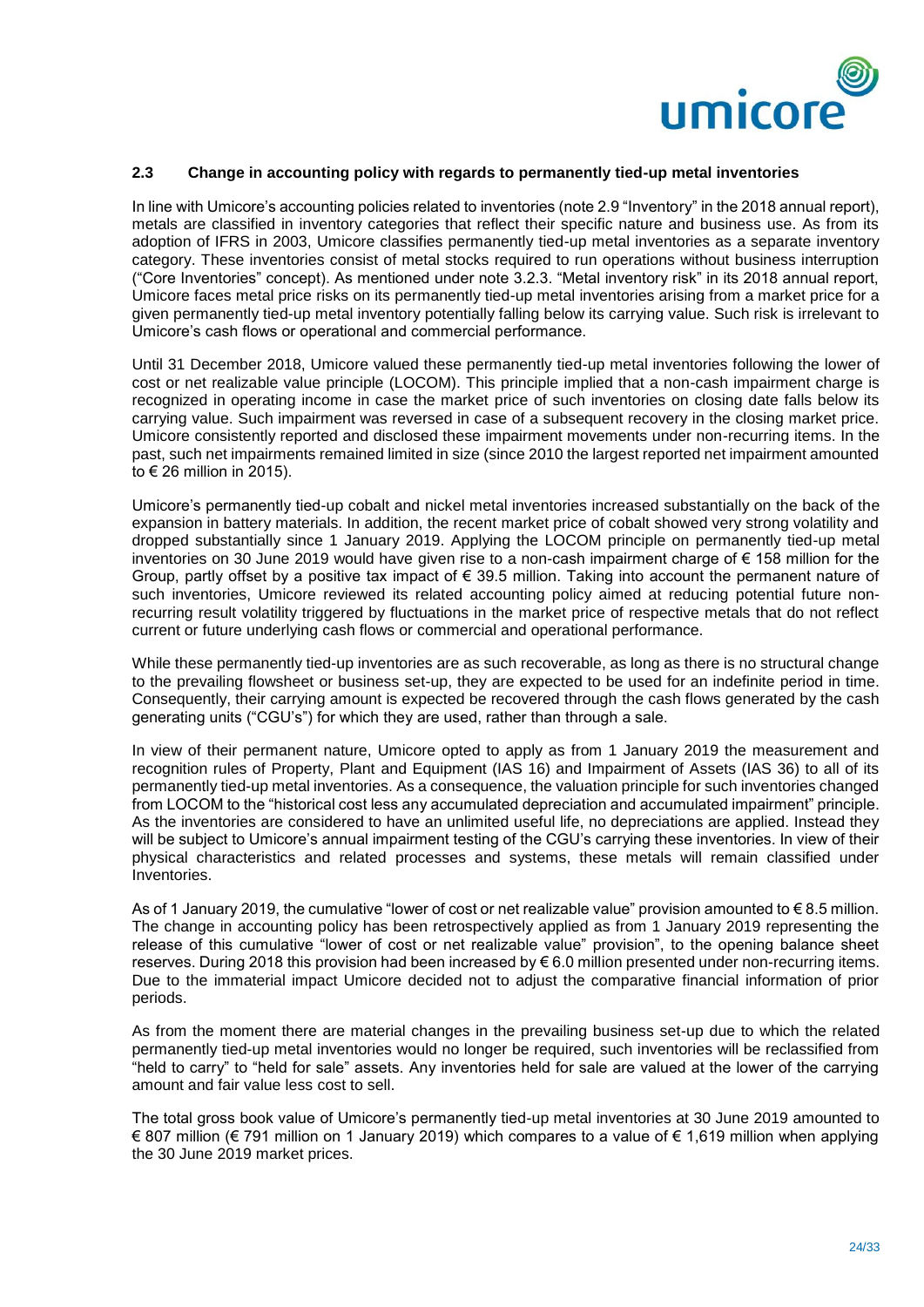

Note 3: Segment information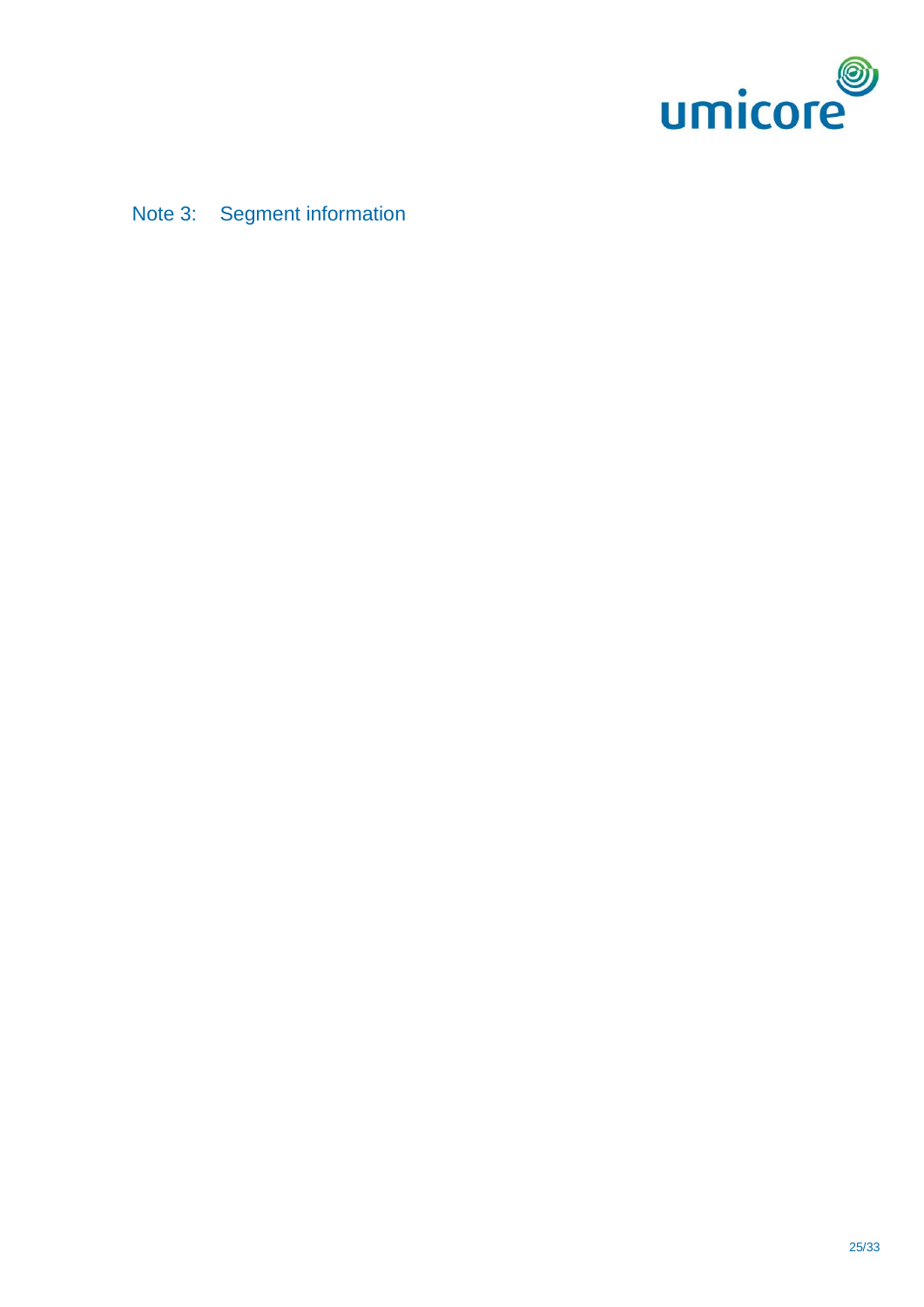

| <b>Condensed segment information</b><br>H1 2018<br>(in million $\epsilon$ ) | <b>Catalysis</b> | Energy &<br><b>Surface</b><br><b>Technologies</b> | <b>Recycling</b> | Corporate | <b>Eliminations</b> | <b>Total</b><br><b>Continued</b><br>operations | <b>Total</b> |
|-----------------------------------------------------------------------------|------------------|---------------------------------------------------|------------------|-----------|---------------------|------------------------------------------------|--------------|
| Total segment turnover                                                      | 1,791.3          | 1,666.3                                           | 3,325.0          | 34.0      | (462.3)             | 6,354.3                                        | 6,354.3      |
| of which external turnover                                                  | 1,773.2          | 1,637.4                                           | 2,909.7          | 34.0      |                     | 6,354.3                                        | 6,354.3      |
| of which inter-segment turnover                                             | 18.1             | 28.9                                              | 415.3            |           | (462.3)             |                                                | 0.0          |
| Total segment revenues (excluding metal)                                    | 708.9            | 650.3                                             | 326.7            | ۰         | (2.2)               | 1,683.7                                        | 1,683.7      |
| of which external revenues (excluding metal)                                | 708.4            | 650.1                                             | 325.3            |           |                     | 1,683.7                                        | 1,683.7      |
| of which inter-segment revenues (excluding metal)                           | 0.5              | 0.2                                               | 1.5              |           | (2.2)               |                                                |              |
| <b>Recurring EBIT</b>                                                       | 86.3             | 120.6                                             | 79.2             | (24.6)    |                     | 261.5                                          | 261.5        |
| of which from operating result                                              | 86.3             | 118.3                                             | 79.2             | (27.4)    | ٠                   | 256.3                                          | 256.3        |
| of which from equity method companies                                       |                  | 2.3                                               |                  | 2.8       |                     | 5.1                                            | 5.1          |
| Non-recurring EBIT                                                          | (4.7)            | 0.2                                               | (8.4)            | 7.0       |                     | (5.9)                                          | (5.9)        |
| of which from operating result                                              | (4.7)            | 0.2                                               | (8.4)            | 5.0       |                     | (7.9)                                          | (7.8)        |
| of which from equity method companies                                       |                  |                                                   |                  | 2.0       |                     | 2.0                                            | 2.0          |
| <b>Total EBIT</b>                                                           | 81.6             | 120.8                                             | 70.8             | (17.6)    |                     | 255.6                                          | 255.6        |
| of which from operating result                                              | 81.6             | 118.5                                             | 70.8             | (22.4)    | ۰                   | 248.5                                          | 248.5        |
| of which from equity method companies                                       |                  | 2.3                                               |                  | 4.8       | ٠                   | 7.1                                            | 7.1          |
| Capital expenditure                                                         | 31.9             | 137.7                                             | 23.5             | 4.6       | 0.0                 | 197.7                                          | 197.7        |
| Depreciation & amortization                                                 | 34.1             | 30.6                                              | 32.4             | 5.5       |                     | 102.5                                          | 102.5        |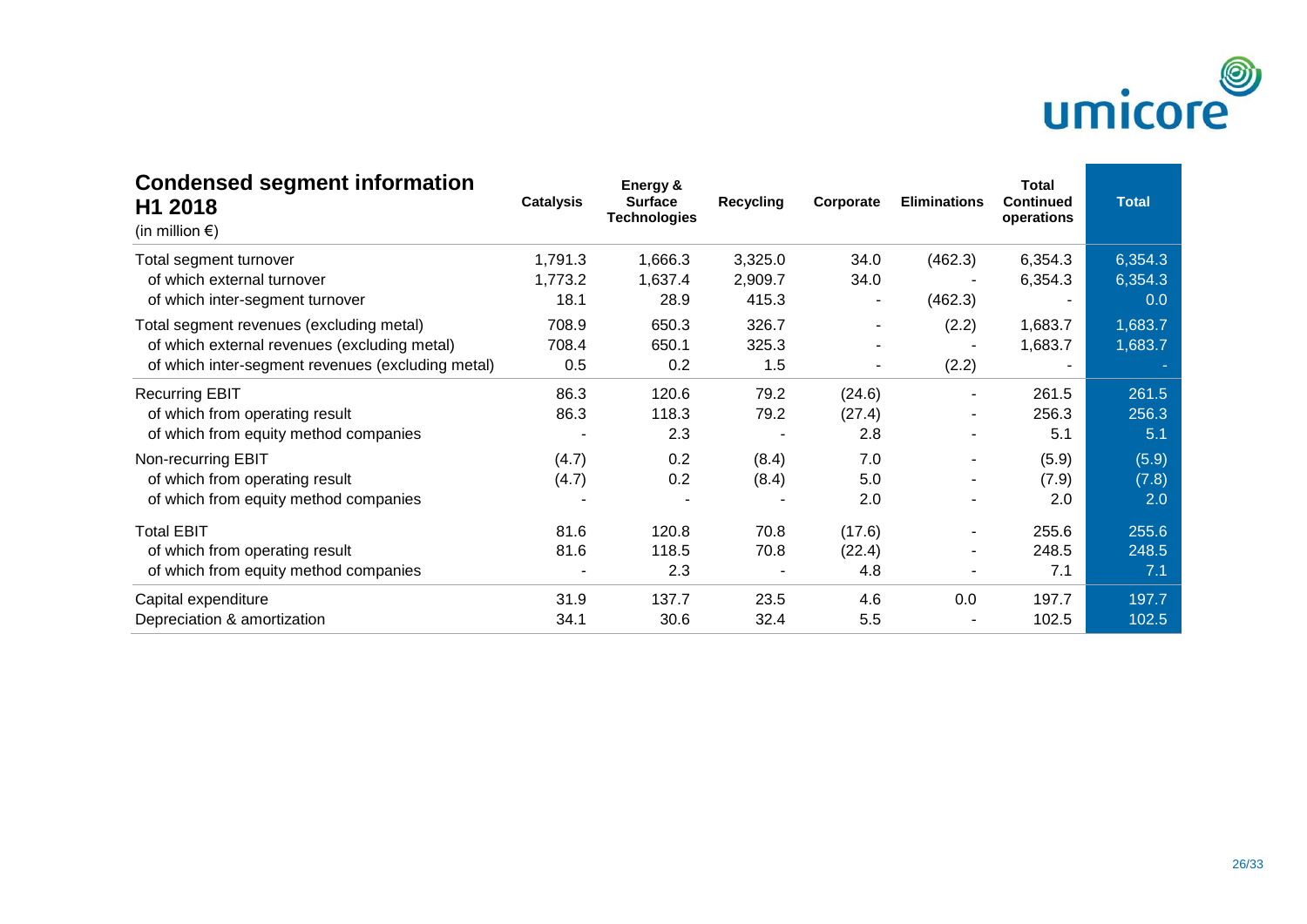

| <b>Condensed segment information</b><br>H <sub>2</sub> 2018<br>(in million $\epsilon$ ) | <b>Catalysis</b> | Energy &<br><b>Surface</b><br><b>Technologies</b> | <b>Recycling</b> | Corporate | <b>Eliminations</b>      | <b>Total</b><br><b>Continued</b><br>operations | <b>Total</b> |
|-----------------------------------------------------------------------------------------|------------------|---------------------------------------------------|------------------|-----------|--------------------------|------------------------------------------------|--------------|
| Total segment turnover                                                                  | 1,519.6          | 1,983.9                                           | 4,300.4          | 12.1      | (453.6)                  | 7,362.4                                        | 7,362.4      |
| of which external turnover                                                              | 1,499.4          | 1,955.4                                           | 3,895.5          | 12.1      |                          | 7,362.4                                        | 7,362.4      |
| of which inter-segment turnover                                                         | 20.2             | 28.5                                              | 405.0            |           | (453.6)                  |                                                |              |
| Total segment revenues (excluding metal)                                                | 651.5            | 639.0                                             | 299.5            |           | (2.7)                    | 1,587.3                                        | 1,587.3      |
| of which external revenues (excluding metal)                                            | 650.8            | 638.8                                             | 297.7            |           |                          | 1,587.3                                        | 1,587.3      |
| of which inter-segment revenues (excluding metal)                                       | 0.7              | 0.3                                               | 1.8              | ۰         | (2.7)                    |                                                |              |
| <b>Recurring EBIT</b>                                                                   | 81.9             | 136.0                                             | 55.6             | (21.4)    |                          | 252.1                                          | 252.1        |
| of which from operating result                                                          | 81.9             | 137.5                                             | 55.6             | (23.1)    | ٠                        | 251.9                                          | 251.9        |
| of which from equity method companies                                                   |                  | (1.5)                                             |                  | 1.7       |                          | 0.2                                            | 0.2          |
| Non-recurring EBIT                                                                      | (1.2)            | (5.6)                                             | (0.6)            | (0.4)     |                          | (7.7)                                          | (7.7)        |
| of which from operating result                                                          | (1.2)            | (5.6)                                             | (0.6)            | 0.2       |                          | (7.1)                                          | (7.1)        |
| of which from equity method companies                                                   |                  |                                                   |                  | (0.6)     |                          | (0.6)                                          | (0.6)        |
| <b>Total EBIT</b>                                                                       | 80.7             | 130.5                                             | 55.0             | (21.8)    |                          | 244.4                                          | 244.4        |
| of which from operating result                                                          | 80.7             | 132.0                                             | 55.0             | (22.9)    | ٠                        | 244.7                                          | 244.7        |
| of which from equity method companies                                                   |                  | (1.5)                                             |                  | 1.1       | $\overline{\phantom{a}}$ | (0.4)                                          | (0.4)        |
| Capital expenditure                                                                     | 46.9             | 178.4                                             | 44.9             | 9.7       | (0.0)                    | 279.9                                          | 279.9        |
| Depreciation & amortization                                                             | 35.0             | 35.7                                              | 27.5             | 5.9       |                          | 104.0                                          | 104.0        |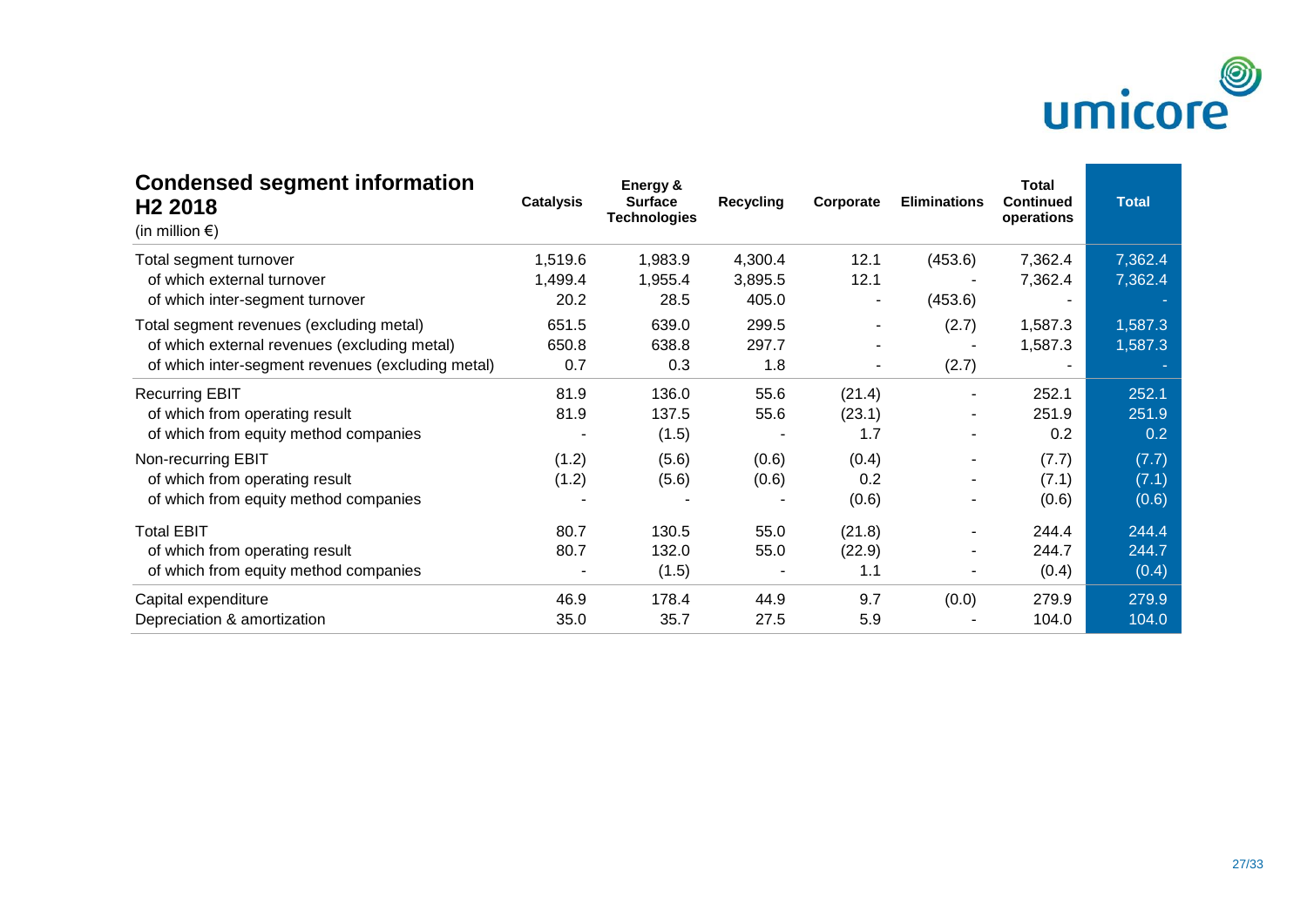

| <b>Condensed segment information</b><br>H1 2019<br>(in million $\epsilon$ ) | <b>Catalysis</b>         | Energy &<br><b>Surface</b><br><b>Technologies</b> | <b>Recycling</b> | Corporate | <b>Eliminations</b> | <b>Total</b><br><b>Continued</b><br>operations | <b>Total</b> |
|-----------------------------------------------------------------------------|--------------------------|---------------------------------------------------|------------------|-----------|---------------------|------------------------------------------------|--------------|
| Total segment turnover                                                      | 1,997.6                  | 1,414.5                                           | 4,704.7          | 29.2      | (564.6)             | 7,581.3                                        | 7,581.3      |
| of which external turnover                                                  | 1,957.6                  | 1,387.1                                           | 4,207.3          | 29.2      |                     | 7,581.3                                        | 7,581.3      |
| of which inter-segment turnover                                             | 40.0                     | 27.3                                              | 497.4            |           | (564.6)             | 0.0                                            | 0.0          |
| Total segment revenues (excluding metal)                                    | 716.5                    | 607.2                                             | 313.3            | ۰         | (2.6)               | 1,634.4                                        | 1,634.4      |
| of which external revenues (excluding metal)                                | 715.8                    | 607.1                                             | 311.5            |           |                     | 1,634.4                                        | 1,634.4      |
| of which inter-segment revenues (excluding metal)                           | 0.7                      | 0.1                                               | 1.8              |           | (2.6)               |                                                | 0.0          |
| <b>Recurring EBIT</b>                                                       | 86.6                     | 101.6                                             | 76.4             | (25.0)    |                     | 239.6                                          | 239.6        |
| of which from operating result                                              | 86.6                     | 100.0                                             | 76.4             | (29.6)    | ٠                   | 233.3                                          | 233.3        |
| of which from equity method companies                                       | ۰                        | 1.6                                               |                  | 4.6       |                     | 6.3                                            | 6.3          |
| Non-recurring EBIT                                                          | $\overline{\phantom{a}}$ | (4.6)                                             | 1.4              | (0.3)     |                     | (3.4)                                          | (3.4)        |
| of which from operating result                                              |                          | (4.6)                                             | 1.4              | (0.0)     |                     | (3.2)                                          | (3.2)        |
| of which from equity method companies                                       |                          |                                                   |                  | (0.2)     |                     | (0.2)                                          | (0.2)        |
| <b>Total EBIT</b>                                                           | 86.6                     | 97.0                                              | 77.7             | (25.3)    |                     | 236.1                                          | 236.1        |
| of which from operating result                                              | 86.6                     | 95.4                                              | 77.7             | (29.6)    | ۰                   | 230.1                                          | 230.1        |
| of which from equity method companies                                       |                          | 1.6                                               |                  | 4.4       | ۰                   | 6.0                                            | 6.0          |
| Capital expenditure                                                         | 44.7                     | 147.4                                             | 38.6             | 10.3      | ۰                   | 241.0                                          | 241.0        |
| Depreciation & amortization                                                 | 37.8                     | 41.4                                              | 30.7             | 7.3       |                     | 117.2                                          | 117.2        |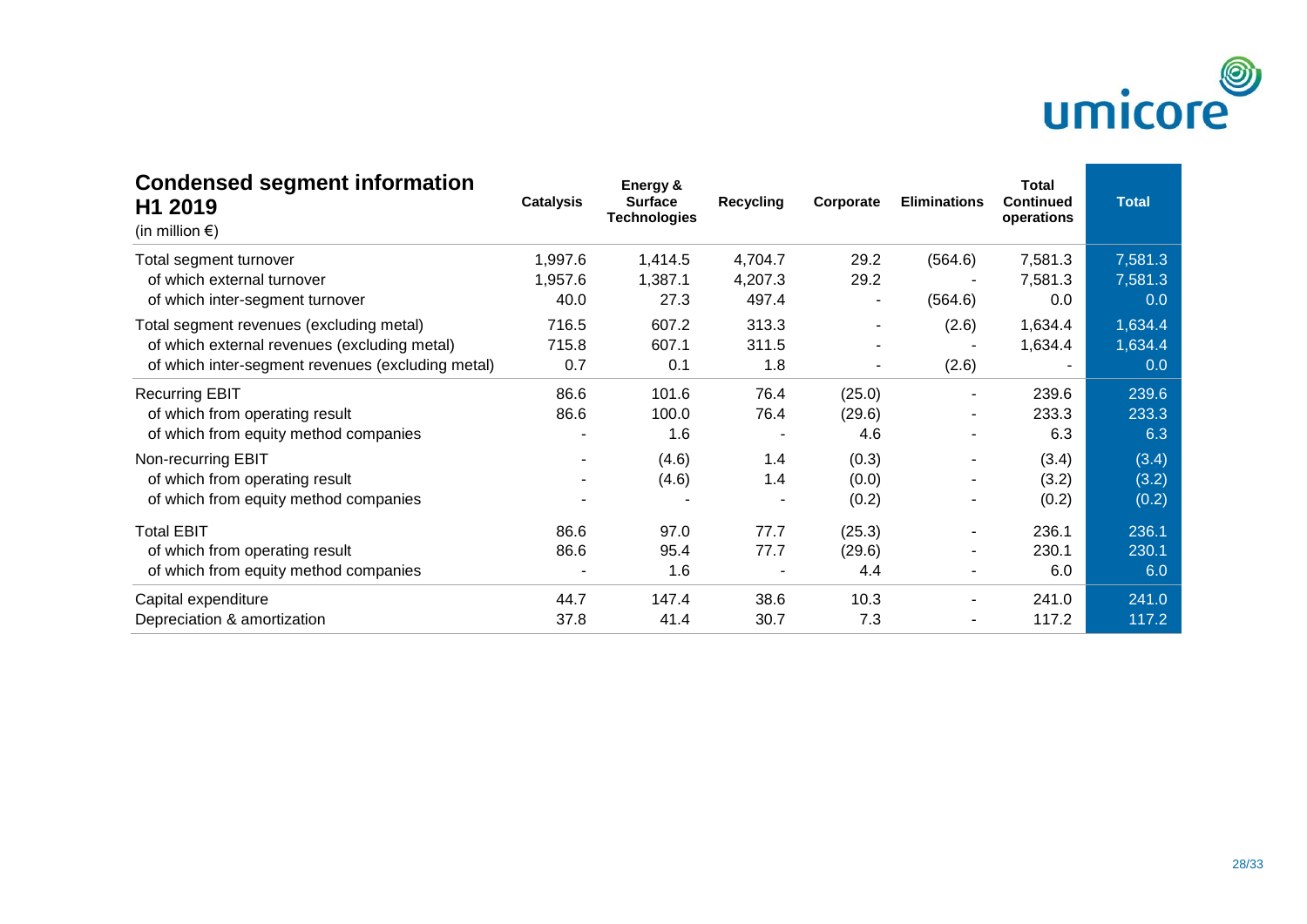

# Note 4: Non-recurring results included in the results, including discontinued operations

| Impact of non-recurring elements<br>(in million $\epsilon$ )                                                                               | <b>Total</b>          | of which:<br>recurring | Non-<br>recurring       |
|--------------------------------------------------------------------------------------------------------------------------------------------|-----------------------|------------------------|-------------------------|
| H1 2018                                                                                                                                    |                       |                        |                         |
| Profit from operations<br>of which income from other financial investments<br>Result of companies accounted for<br>using the equity method | 248.5<br>5.0<br>7.1   | 256.3<br>(0.0)<br>5.1  | (7.8)<br>5.0<br>2.0     |
| <b>EBIT</b>                                                                                                                                | 255.6                 | 261.5                  | (5.9)                   |
| Finance cost<br>Tax                                                                                                                        | (34.7)<br>(53.0)      | (34.7)<br>(56.3)       | 3.3                     |
| Net result<br>of which minority share<br>of which Group share                                                                              | 168.0<br>7.0<br>161.0 | 170.5<br>7.1<br>163.5  | (2.5)<br>(0.1)<br>(2.5) |
| H <sub>2</sub> 2018                                                                                                                        |                       |                        |                         |
| Profit from operations<br>of which income from other financial investments<br>Result of companies accounted for                            | 244.7<br>0.1          | 251.9<br>0.2           | (7.1)<br>(0.1)          |
| using the equity method<br><b>EBIT</b>                                                                                                     | (0.4)<br>244.4        | 0.2<br>252.1           | (0.6)<br>(7.7)          |
| Finance cost<br>Tax                                                                                                                        | (34.2)<br>(50.3)      | (34.2)<br>(51.0)       | 0.7                     |
| Net result<br>of which minority share<br>of which Group share                                                                              | 159.8<br>3.9<br>156.0 | 166.9<br>4.0<br>163.0  | (7.1)<br>(0.1)<br>(7.0) |
| H1 2019                                                                                                                                    |                       |                        |                         |
| Profit from operations<br>of which income from other financial investments<br>Result of companies accounted for                            | 230.1<br>1.0          | 233.3<br>1.0           | (3.2)                   |
| using the equity method<br>EBIT                                                                                                            | 6.0<br>236.1          | 6.3<br>239.6           | (0.2)<br>(3.4)          |
| Finance cost<br>Tax                                                                                                                        | (39.2)<br>(45.5)      | (39.2)<br>(46.2)       | 0.7                     |
| Net result<br>of which minority share<br>of which Group share                                                                              | 151.4<br>3.1<br>148.3 | 154.1<br>3.1<br>151.0  | (2.7)<br>(2.7)          |
|                                                                                                                                            |                       |                        |                         |

# Note 5: Share based payments

A charge of € 8.2 million was recognised in the income statement in respect of stock options and shares granted to senior executives of the company in 2019.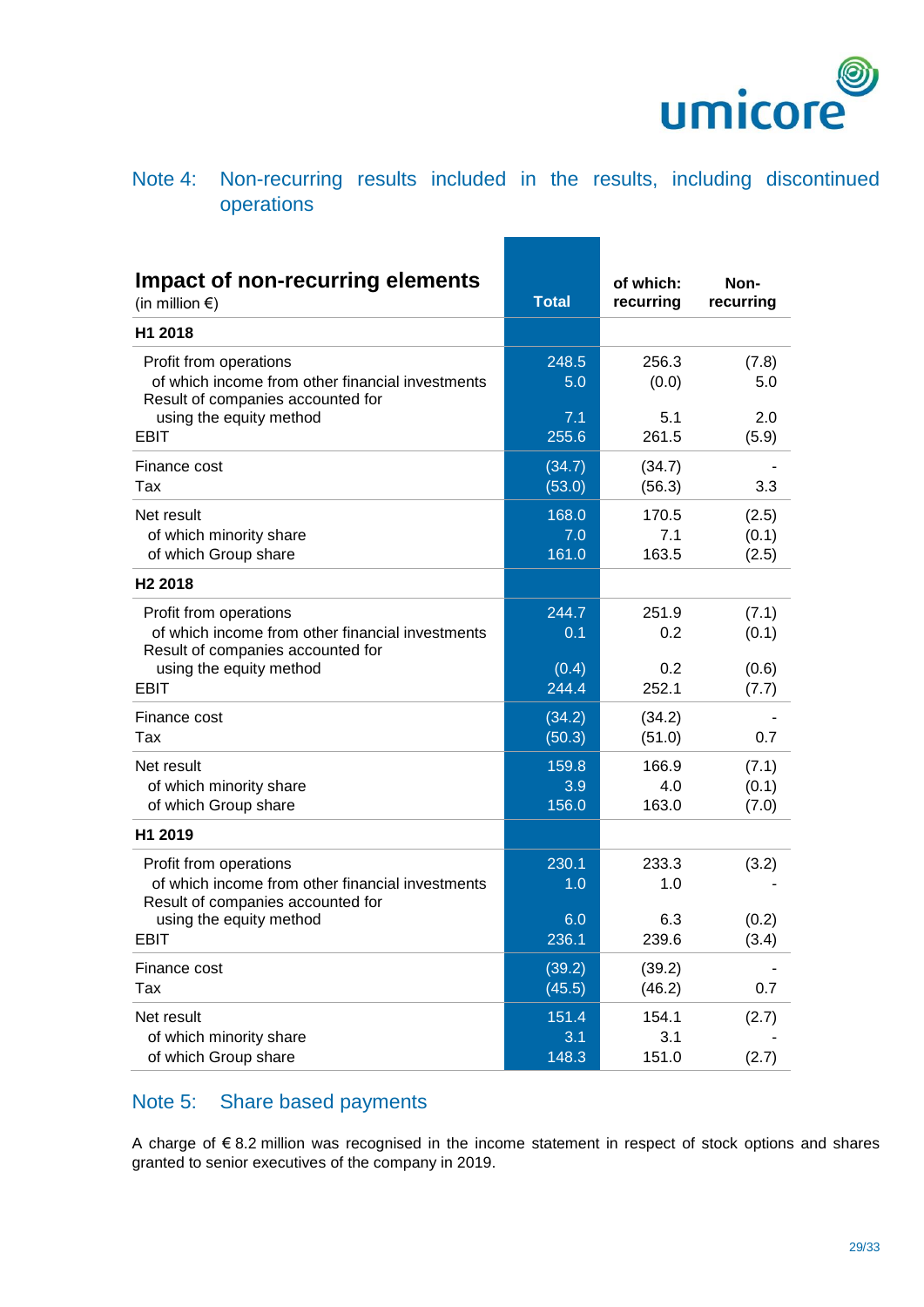

# Note 6: Financial instruments

The fair value of financial instruments held for cash flow hedge and other financial instruments are based on inputs other than quoted prices that are observable for the asset or liability, either directly or indirectly (Level 2). For financial assets at fair value through OCI, it is based on quoted prices in active markets for identical assets (Level 1).

Umicore hedges its structural and transactional commodity (metal and energy), currency and interest rate risks using respectively commodity derivatives (mainly quoted on the London Metal Exchange), currency derivatives and Interest Rate Swaps with reputed brokers and banks.

### **6.1 Financial instruments related to cash-flow hedging**

|                                                       | <b>Notional or contractual</b> |            |            |            |
|-------------------------------------------------------|--------------------------------|------------|------------|------------|
|                                                       | <b>Fair value</b><br>amount    |            |            |            |
| (in thousand $\epsilon$ )                             | 31/12/2018                     | 30/06/2019 | 31/12/2018 | 30/06/2019 |
| Forward commodities sales                             | 22,498                         | 90.471     | (5,778)    | (8, 974)   |
| Forward commodities purchases                         | (101, 452)                     | (98, 911)  | 1,854      | 8,524      |
| Forward currency contracts sales                      | 486,796                        | 404,727    | 1,060      | (1,052)    |
| Forward currency contracts purchases                  | (89, 545)                      | (88, 253)  | 3,790      | 6,171      |
| Forward IRS contracts                                 | 64,290                         | 65,790     | (586)      | (1, 138)   |
| Total fair value impact subsidiaries                  | $\blacksquare$                 |            | 340        | 3,531      |
| Recognized under trade and other receivables          | ۰                              |            | 17,184     | 18,109     |
| Recognized under trade and other payables             |                                | ٠          | (16,844)   | (14, 578)  |
| Total fair value impact associates and joint ventures | ۰                              | -          | (1,440)    | (1,202)    |
| Total                                                 | $\blacksquare$                 |            | (1,100)    | 2,329      |

The fair values of the effective hedging instruments are in the first instance recognized in the fair value reserves recorded in equity and are derecognized when the underlying forecasted or committed transactions occur.

The forward commodities sales contracts are set up to hedge primarily the precious metals. The forward commodity purchase contracts are set up to hedge primarily the electricity, gas and fuel oil price risks.

The forward currency contracts are set up to hedge USD, KRW, BRL, CNY, CAD and ZAR inter alia.

The terms and conditions of the forward contracts are common market conditions.

In those circumstances whereby the hedge accounting documentation as defined under IFRS 9 is not available, financial instruments used to hedge structural risks for metals and currencies are measured as if they were held for trading. However, such instruments are being used to hedge future probable cash-flows and are not speculative in nature.

Umicore has not faced any ineffectiveness on cash flow hedging in P&L in 2018 and 2019.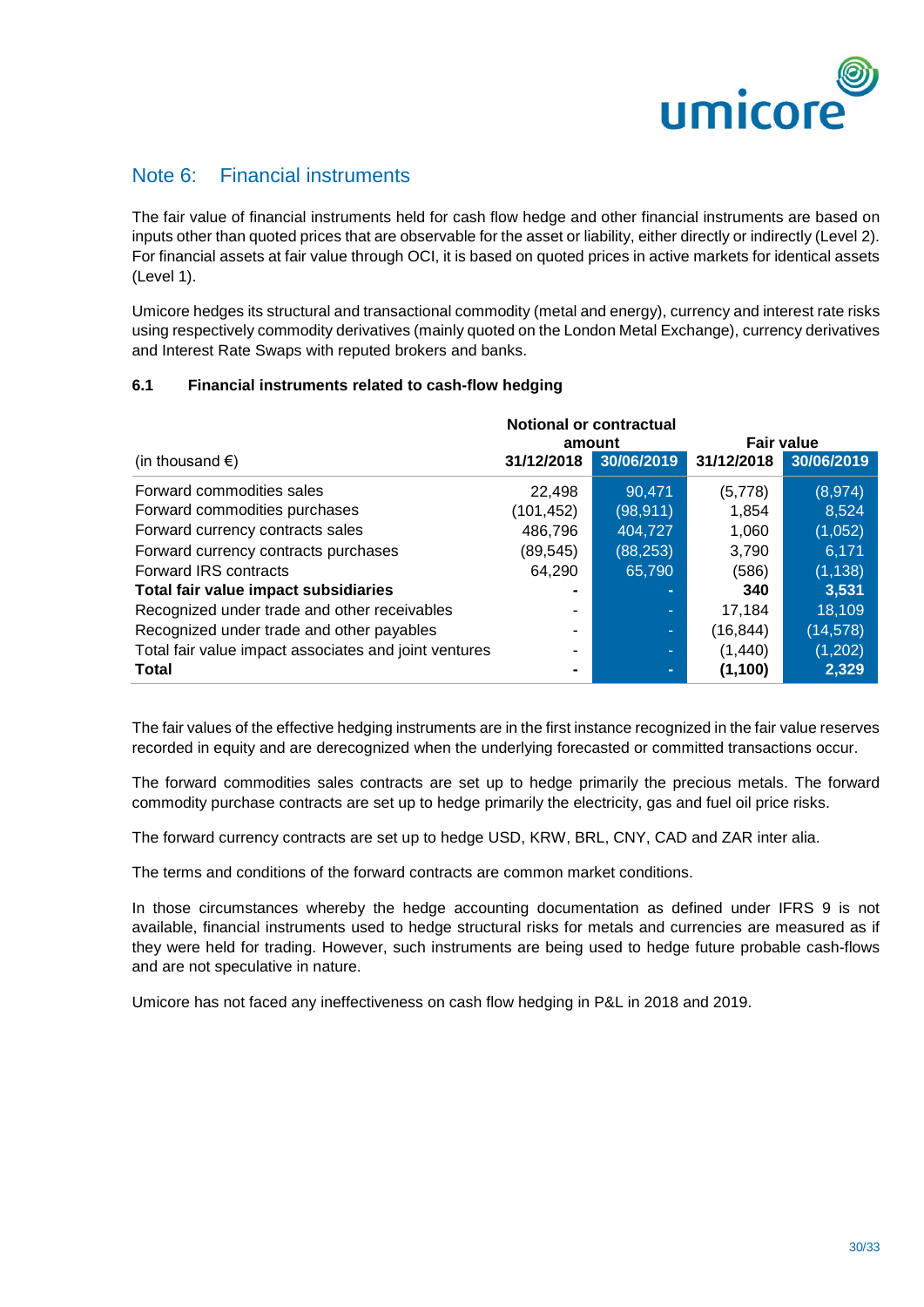

### **6.2 Financial instruments related to fair value hedging**

|                                              | <b>Notional or contractual</b> |                |            |                   |  |
|----------------------------------------------|--------------------------------|----------------|------------|-------------------|--|
|                                              |                                | amount         |            | <b>Fair value</b> |  |
| (in thousand $\epsilon$ )                    | 31/12/2018                     | 30/06/2019     | 31/12/2018 | 30/06/2019        |  |
| Forward commodities sales                    | 194,909                        | 228,194        | 3,101      | (4, 513)          |  |
| Forward commodities purchases                | (234, 618)                     | (222, 721)     | 4,861      | 5,528             |  |
| Forward currency contracts sales             | 1,350,314                      | 999,431        | (3,741)    | 1,877             |  |
| Forward currency contracts purchases         | (669, 549)                     | (446, 820)     | 2,779      | 641               |  |
| Total fair value impact subsidiaries         | $\blacksquare$                 | $\blacksquare$ | 7,000      | 3,533             |  |
| Recognized under trade and other receivables | ۰                              | ÷              | 18,844     | 12,962            |  |
| Recognized under trade and other payables    | ۰                              | ×.             | (11, 844)  | (9, 429)          |  |
| <b>Total</b>                                 | $\blacksquare$                 |                | 7,000      | 3,533             |  |

In the fair value hedge accounting as applied under IFRS 9, the fair values of the hedging instruments disclosed in the table above are immediately recognized in the income statement under Other operating income for the commodity instruments and under the Net Finance cost for the currency instruments.

### Note 7: Shares

The total number of issued shares at the end of June is 246,400,000.

Of the 5,356,583 treasury shares held at the end of 2018, 71,300 shares were used for the employee free share program and 691,449 shares were used to honour the exercising of stock options during the period. Umicore also bought back 1,275,871 of its own shares. On 30 June 2019, Umicore owned 5,869,705 treasury shares, representing 2.38% of the total number of shares issued at that date.

### Note 8: IFRS developments

New and amended standards and interpretations need to be adopted in the first interim financial statements issued after their effective date (or date of early adoption). There are no new IFRSs or IFRICs that are effective for the first time for this interim period that had a material impact on the Group, except if disclosed above in Note 2.

# Note 9: Contingencies, accounting estimates and adjusting events

The Group has a pending file that can be qualified as a contingent liability according to the definition of IFRS.

A subsidiary of Element Six Abrasives received notice of a local tax assessment for USD 29 million. Haven taken expert advice, its management has submitted an appeal contesting the assessment and recognised this as a contingent liability. Umicore retains a 40.22 % interest in Element Six Abrasives and accounts for the company using the equity method.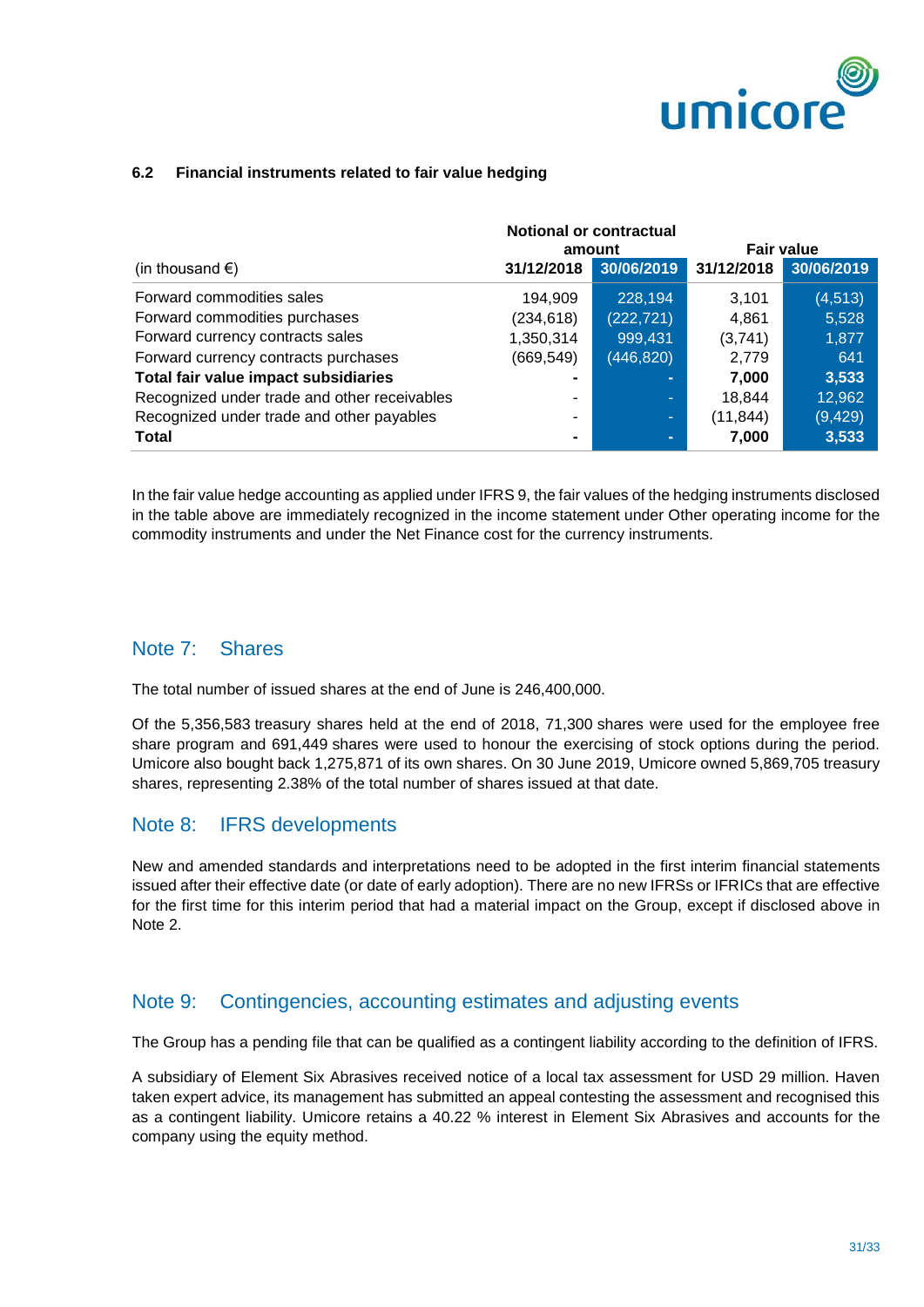

### Note 10: Subsequent event

On 3 July 2019, a fire occurred at the Hoboken plant and destroyed the conveyor belt that feeds the smelter. The belt and its casing had to be replaced and while the smelter furnace and other critical production installations were intact, the smelter was shut down during the repair works and resumed normal operations at the end of July. It is estimated that the financial impact of the fire incident on Umicore's 2019 REBIT will be slightly below € 10 million.

### Forward looking statements

This document contains forward-looking information that involves risks and uncertainties, including statements about Umicore's plans, objectives, expectations and intentions. Readers are cautioned that forward-looking statements include known and unknown risks and are subject to significant business, economic and competitive uncertainties and contingencies, many of which are beyond the control of Umicore. Should one or more of these risks, uncertainties or contingencies materialize, or should any underlying assumptions prove incorrect, actual results could vary materially from those anticipated, expected, estimated or projected. As a result, neither Umicore nor any other person assumes any responsibility for the accuracy of these forwardlooking statements.

### **Glossary**

For a glossary of used financial and technical terms please refer to: <http://www.umicore.com/en/investors/financial-data/glossary/>